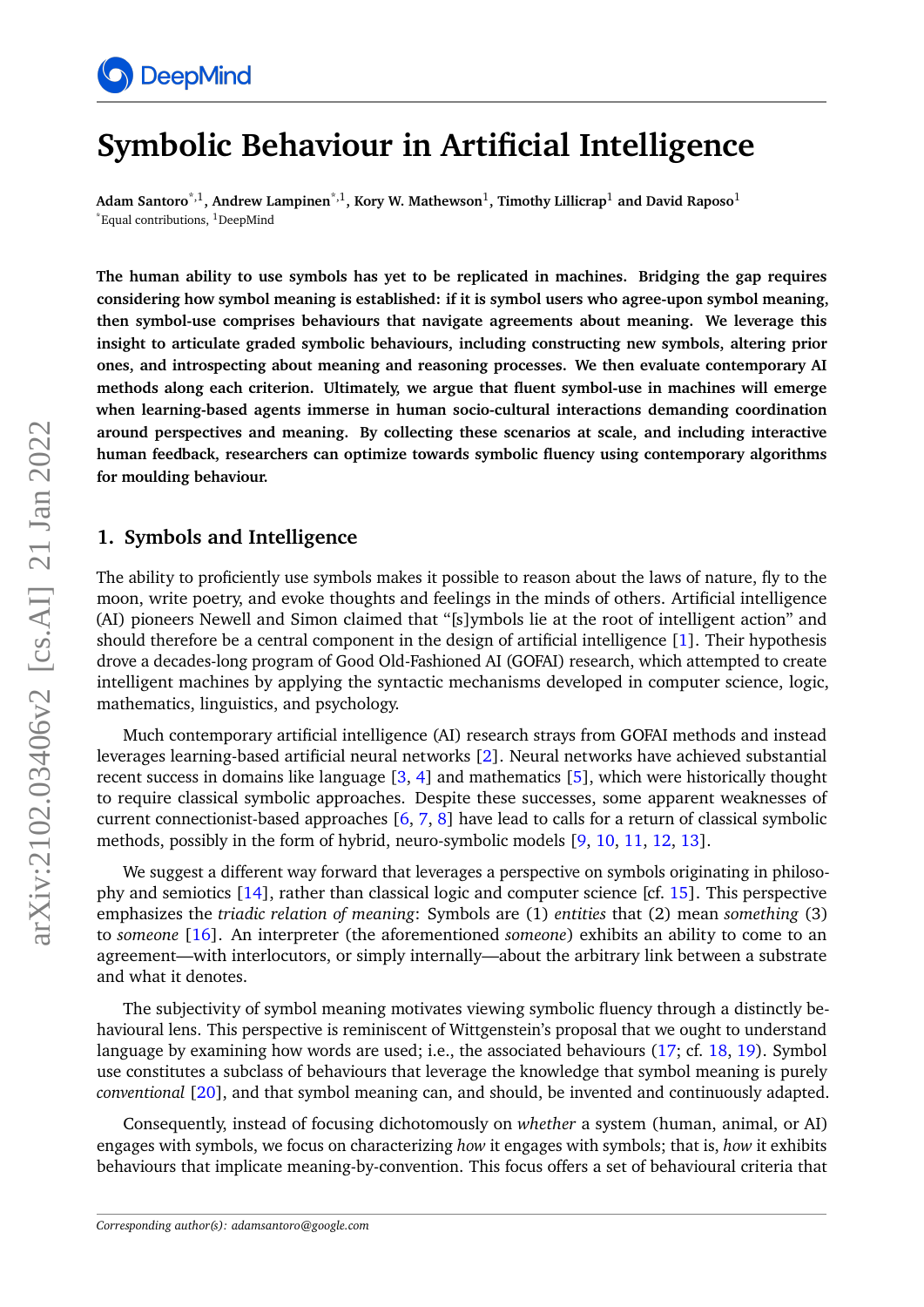outline the varieties and gradations of symbolic behaviour. These criteria are measurable, which is useful both for assessing current AI, and as a direct target for optimization.

The origin and development of symbolic behaviour in humans suggests a way to make progress towards developing AI that engages with symbols as humans do. Just as human symbolic fluency is built upon an ability to coordinate and communicate in social settings [\[21,](#page-10-6) [22\]](#page-10-7), we propose subjecting learning-based machines to similar socio-cultural pressures, for example by learning from large datasets of human behaviours and by leveraging online interaction with humans and other agents [\[23\]](#page-10-8). Ultimately, it is through the combination of rich, challenging, diverse experiences of human-like socio-cultural interactions and powerful learning-based algorithms that we will develop machines that proficiently use symbols.

### **2. Symbols Are Subjective**

Newell and Simon define symbols as a set of interrelated "physical patterns" that could "designate any expression whatsoever" [\[1\]](#page-9-0). But this definition—and how it is used in practice—is controversial. For example, Touretzky and Pomerleau [\[24\]](#page-10-9) expressed frustration that some researchers render the concept of symbol operationally vacuous by claiming that *anything* that designates or denotes is a symbol.

The philosopher Charles Sanders Peirce, many decades earlier, provided a complementary view. Peirce first outlined three categories of relation to establish meaning: icons, indices, and symbols [\[21,](#page-10-6) [14\]](#page-9-13). Unlike icons (which make reference by way of similarity) or indices (which leverage some temporal or physical connection to the things to which they refer), symbols depend solely upon an "agreed upon link" to establish meaning. Thus, meaning does not depend on the actual physical or temporal characteristics of the medium. It is only by agreement that a flag comes to symbolize one country rather than another, and there is nothing inherent in the properties of cotton or ink that reveals the distinction.

Newell, Simon, and Peirce therefore agree that a symbol consists of some substrate—a scratch on a page, an air vibration, or an electrical pulse—that is imbued with arbitrary meaning, but Peirce emphasizes the *subjectivity* of this convention. A substrate is only a symbol with respect to some interpreter(s), making symbols an irreducibly triadic phenomenon whose meanings are neither intrinsic to their substrate, nor objective [\[16\]](#page-10-1).

Because symbols are inherently subjective constructs, their use and meaning is entangled with the state of their interpreters. As an interpreter's background, capabilities, and biases vary, so too will their subjective treatment of symbols. This makes it problematic to draw binary distinctions between using and not using symbols. Indeed, as we will explore, symbol use manifests differently over the course of development, as broader cognitive systems and knowledge structures change [cf. [25\]](#page-10-10). In the next section, we therefore outline graded criteria for assessing various aspects of *symbolic behaviour*—engagement with meaning-by-convention.

## **3. Symbolic Behaviour**

An interpreter's *symbolic behaviour*—their use of symbols—roughly comprises a set of interrelated traits that reveal how they participate in an infrastructure of meaning-by-convention. In particular, human symbolic behaviour is *receptive, constructive, embedded, malleable, meaningful, and graded*. In this section we elaborate on each dimension, and evaluate the progress of contemporary AI.

**Receptive**. Symbolic behaviour includes the ability to appreciate existing conventions, and to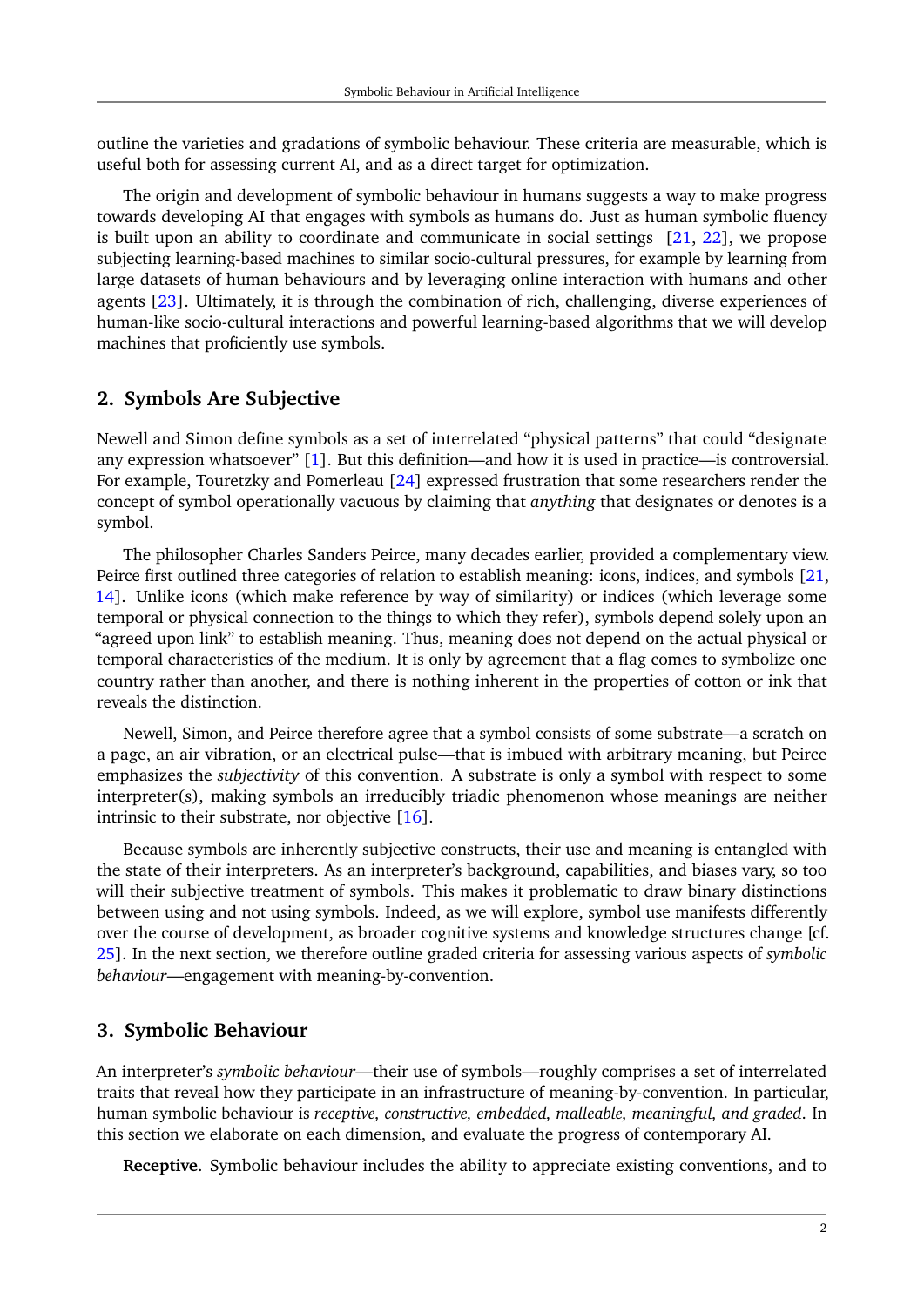receive new ones. For example, humans can learn a new word from a definition or example. But many animals and models can learn such associations to some degree. So, while being receptive is necessary for participation in a symbolic framework, it is not sufficient for human-level symbolic fluency.

Receptiveness is the predominant trait of current AI. For example, language models learn to imitate existing conventions [\[3\]](#page-9-2), and multi-modal models learn about conventions of denotation, so that they can e.g. produce an image from a description [\[26\]](#page-10-11). Instruction-following agents map between symbolic inputs and goals [\[27\]](#page-10-12). Proponents of neuro-symbolic models often emphasize these models' ability to rapidly learn a new concept, from a definition or a few examples [e.g. [28,](#page-10-13) [10,](#page-9-9) [29\]](#page-10-14). Deep learning models can also be receptive to established convention with only a single exposure (or a few exposures) to a new symbol definition [\[30,](#page-10-15) [3\]](#page-9-2). When transformers are trained to construct images from captions, these models can receive a composition of known concepts and generate plausible renderings of novel ones, such as a "daikon radish in a tutu walking a dog" [\[26\]](#page-10-11). Evidently, the ability to engage with established convention is broadly represented in AI research.

**Constructive**. A second trait of symbolic behaviour is the ability to form new conventions; *because* meaning is conventional, it can be imposed arbitrarily on top of any substrate. Such an ability can be used to increase the efficiency of communication or reasoning (e.g. by creating a new term for a recurring situation) and for creating new systems of knowledge. Consider, for example, the scientific understanding which followed the introduction of the concept of the "genes" to describe units of heritable variability.

Evidence for this behavioural trait is less common in current AI research. Few-shot learning [\[31\]](#page-10-16) explores a model's ability to rapidly assign meaning to a new substrate, but the meaning is predetermined by humans. Some neuro-symbolic or classical models can construct abstractions that capture some useful structure [e.g. [32,](#page-11-0) [33\]](#page-11-1), but so far these abilities have only been demonstrated within very simplified and algebraically-structured domains. Deep learning models can also create abstractions, e.g. summaries of documents [\[34\]](#page-11-2) or code [\[35\]](#page-11-3). Some ability to construct novel concepts emerges in large language models (see Box [1\)](#page-5-0), but only when prompted. Stronger evidence for this behavioural trait might look like the following: (i) A model is asked a question, and when explaining its answer it invents a new symbol to clarify its reasoning process or communication. (ii) Agents cooperating on a team invent terminology so that they can communicate without exposing their strategy to their opponents. (iii) A model constructs a novel mathematical concept in order to prove something new (cf. Box [2.](#page-6-0))

**Embedded**. Symbols conform and contribute to the broader symbolic system in which they're situated, and symbolic behaviour reflects this understanding [\[21\]](#page-10-6). Because the meaning of a symbol is determined partly through its interactions with the entire symbol system,introducing new symbols can radically alter the interpretation of other symbols. For example, the discovery of category theory as a unifying perspective on many mathematical research areas fundamentally changed the questions researchers ask [\[36\]](#page-11-4). Humans use embodied understanding, e.g. gestures, to help them grasp abstract concepts [\[37,](#page-11-5) [38\]](#page-11-6), and domain knowledge aids logical reasoning in Wason Selection Task analogues that frame a logical problem in terms of a social situation [\[39,](#page-11-7) [40,](#page-11-8) [41\]](#page-11-9). The whole structure of knowledge in which symbols are embedded can, and usually does, affect symbol-use.

Current AI models demonstrate some embedded behaviour. Neural networks in particular have strong representational and functional biases toward such behaviour. For example, continuous vector representations are meaningful with respect to the magnitudes and angles of other vectors, and such vector relations are directly shaped by gradient-based learning to be useful for a downstream task, such as classification [\[42\]](#page-11-10). For this reason, deep learning models can suffer from poor generalization [\[6\]](#page-9-5) without sufficient inductive biases, or data from which to learn the interrelationships between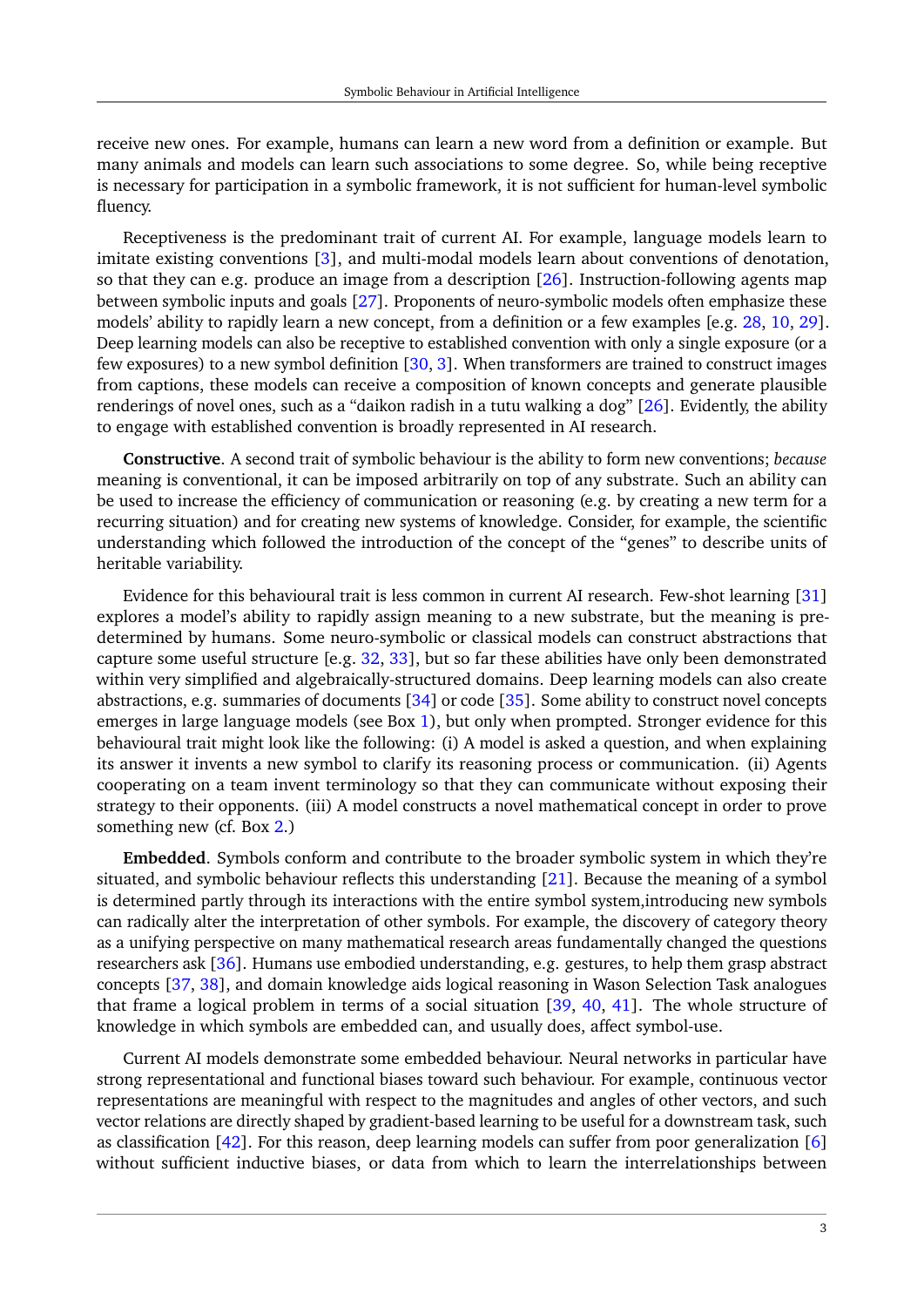symbols. However, performance generally improves when symbols are embedded within a richer, more embodied contexts [\[43,](#page-11-11) [44\]](#page-11-12), or even using auxiliary data to learn symbol-symbol relations, as is accomplished with pre-trained word embeddings [\[45\]](#page-11-13). These continuous vectors capture complex relationships like analogies [\[46\]](#page-11-14), providing concrete evidence for the utility of this embedded property (though there are also drawbacks, such as capturing biases in language use [\[47\]](#page-12-0)).

**Malleable**. Fluent symbol users understand that the conventionality of meaning allows for change. Meaning can be altered by context, by the creation of other symbols (see "embedded", above) or concepts, or by intentionally redefining the symbol.

The collaborative and pragmatic nature of language exemplifies malleability [\[48,](#page-12-1) [49\]](#page-12-2). Language interpretation depends heavily on the shared situation and the mutual understanding between the speaker and listener, and so understanding human communication requires an ability to continually form pragmatic conventions [\[48,](#page-12-1) [50\]](#page-12-3). Beyond a single situation, malleability is often used in constructing new symbols too as language evolves—for example, in the way that "computer mouse" constructs a new concept by building on and transforming the existing word "mouse."

Furthermore, permanently altering the meaning of an existing symbol can be useful. Deep insight can require epistemic humility—recognizing that symbol meaning *could* be otherwise, or *should* be otherwise. For example, extending the concept of numbers to include complex numbers allowed humans to mathematically describe new phenomena. To reason flexibly, it is necessary to reshape extant meanings that are misaligned with the world or other symbols. But to do this, one must first appreciate that meaning *can* be reshaped because it is established by convention.

It's not obvious whether any AI system exhibits malleable understanding of symbols as humans do. Language models can discriminate different word senses [\[51\]](#page-12-4) and exhibit some aspects of pragmatic understanding [\[52\]](#page-12-5). These models demonstrate impressive abilities to learn the many subtle constraints that determine language meaning in context, and will likely improve when they are augmented with more human-like faculties and grounded experience [\[44\]](#page-11-12). However, it's less clear whether these models exhibit behaviour that demonstrates that they can, or should, decide to actively shift their understanding of an already known symbol. Any learning-based models will surely alter its understanding of a symbol as it experiences new data. However, this type of malleability is passive, as it depends on researchers to provide the data from which new meaning could be derived. Humans, on the contrary, are malleable *with purpose*, whether that purpose is to permit more fluid communication, or to come to a deeper understanding of some phenomenon. Such intentional action motivates techniques that exploit the situated, goal-directed aspects cognition, such as reinforcement learning [\[53,](#page-12-6) [54,](#page-12-7) [55\]](#page-12-8).

**Meaningful**. Symbolic behavior should demonstrate use and communication of the meaning behind the symbols *and* the reasoning processes that employ them. While Newell [\[56\]](#page-12-9) advocated for purely syntactic manipulations, we emphasize that syntactic operations do not consider the steps where meaning is extracted from, and later imbued in, arbitrary physical tokens. Focusing on syntactic manipulations assumes that such manipulations would be useful to a system that has yet to demonstrate an understanding of symbols *as symbols*. Instead, even in logical domains like mathematics, meaning dominates human reasoning (Box [2\)](#page-6-0). Analogously, Marder [\[57\]](#page-12-10) describes theory in biology as "disciplined dreaming" wherein we face the "challenge of creatively marrying the rules of mathematics and physics with what is known of fundamental biological principles."

However, meaning is more than a heuristic for syntactic reasoning. Models must understand their reasoning processes themselves as meaningful. Harnad [\[58\]](#page-12-11) alluded to this fact in his focus on grounding tokens, noting that "the syntactic manipulations both actual and possible and the rules [must be] 'semantically interpretable."' The principles by which the model manipulates its symbols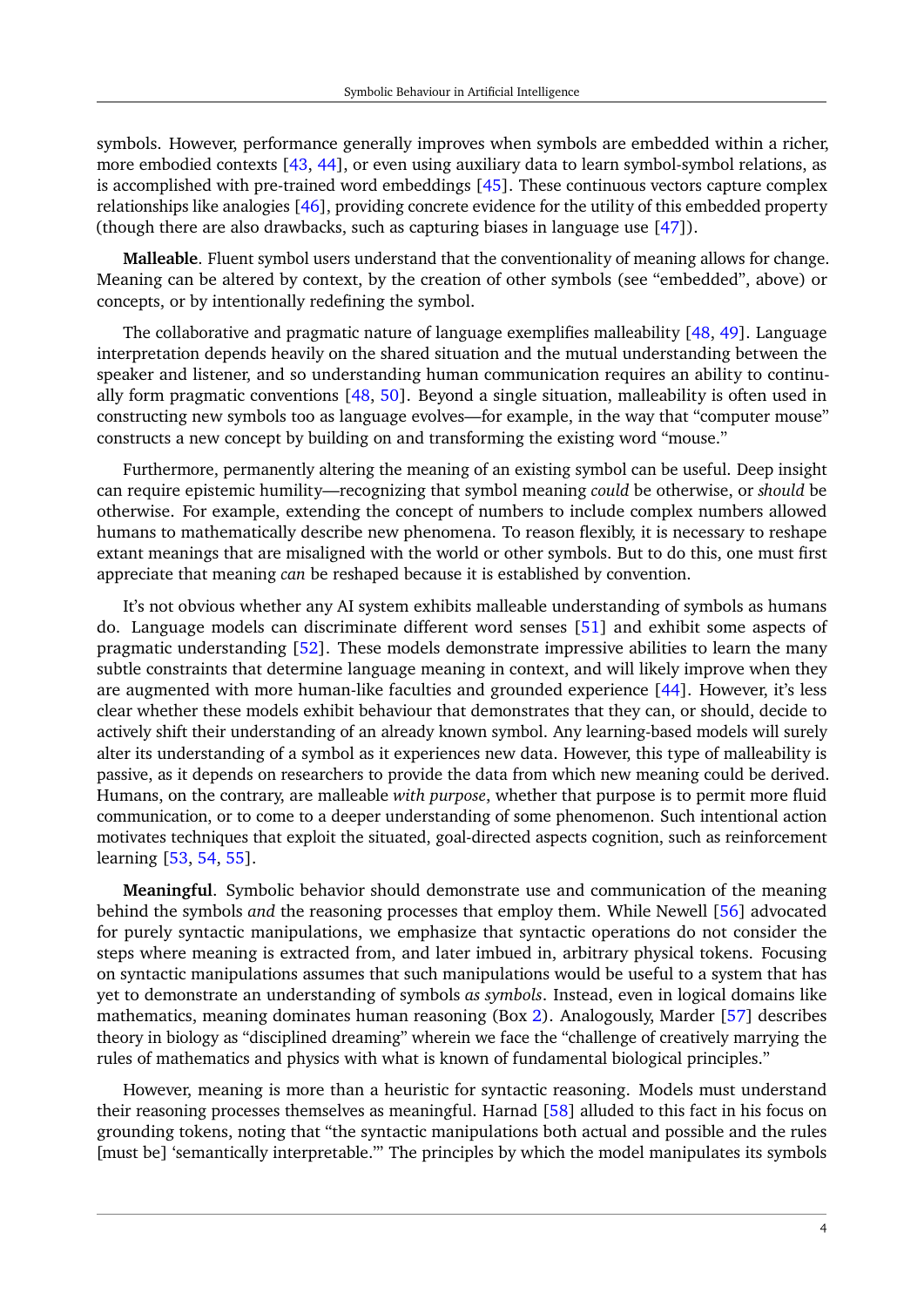must themselves be understood symbolically by the system.

Meaningful symbolic behaviour therefore involves both using semantics to reason more effectively (e.g. finding a proof of a theorem efficiently rather than blindly searching) and communicating how the semantics licenses the reasoning process (e.g. why a particular proof technique is useful, or which steps are critical). Many recent models have used deep learning to partially address the first point. For example, AlphaZero [\[59\]](#page-12-12) uses learned move value estimates as strong heuristics for reducing its search space. However, because AlphaZero's reasoning process (Monte-Carlo Tree Search) is hand engineered and strictly rule-based, it cannot achieve the second goal. Analogous limitations apply to neuro-symbolic models that use deep learning within a more programmatic reasoning process [e.g. [32,](#page-11-0) [60\]](#page-12-13). This motivates future research toward systems that can understand their reasoning processes as meaningful, and use that understanding to refine and communicate their reasoning.

Meaningful reasoning is central to critical issues of safety and ethics. For example, we echo others who highlighted the challenges of creating rule-based machine ethics [e.g. [61,](#page-12-14) [62\]](#page-12-15). Without understanding the meaning behind the rules, such systems would only follow the letter of the law, not the spirit. Consider a rule like "don't discriminate on the basis of race." As US history unfortunately illustrates, it's easy to find a proxy variable for race, like neighborhood, and have essentially the same discriminatory effect  $[63]$ . We need a system that behaves in accordance with the meaning behind its principles—a system with judgement [\[64\]](#page-13-1). We suggest that this goal will require pursuing AI that can exhibit symbolic behavior within a holistic, meaningful framework of ethics.

**Graded**. Finally, symbol use is not binary [c.f. [25,](#page-10-10) [65\]](#page-13-2). Each of the behavioural criteria is best described as a spectrum of competencies. For example, young children might be receptive to simple language conventions, but unable to construct useful conventions themselves. Similarly, few humans may be able to identify certain useful alterations to meaning, because most may lack the relevant knowledge and experience (consider how scientific insights, such as a heliocentric solar system, are often initially conceived by only one or a few individuals).

Symbolic thinking is therefore not an independent, isolated function, but is rather an interdependent component of our broader cognition. And since other aspects of our cognition—attention, memory, perception—can be graded, so too can our ability to think symbolically. As it regards AI, acknowledging that the ability to use symbols is graded entails acknowledging that symbol use is not synonymous with the existence a particular computation (e.g. syntactic control over entities), or the use of a particular type of representation (e.g. discrete tokens), see Box [3.](#page-8-0) We argue instead for characterizing behaviourally *how* a system expresses engagement with symbols. If certain computations or representations are essential, this should be demonstrated through the behavioural competence of a system that includes them when performing rich tasks. Thus, in the next section we draw inspiration from the development of symbolic behaviour in humans to suggest a path towards achieving more human-like symbolic behaviour in artificial intelligence.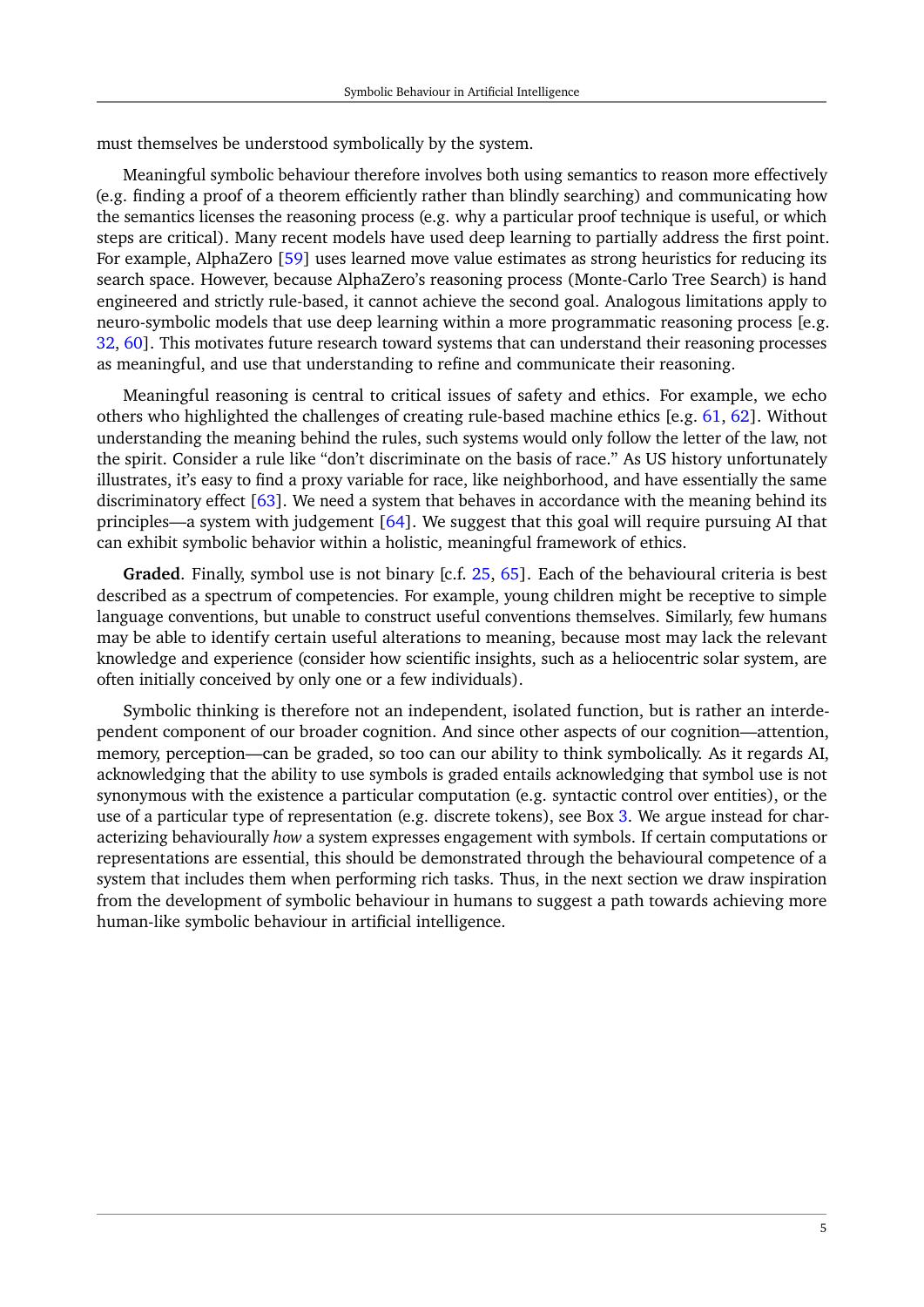#### <span id="page-5-0"></span>Box 1 | **Symbolic behaviour in large language models**

Language was traditionally regarded as a quintessentially GOFAI domain. However, neural networks without symbolic components have advanced rapidly in natural language (NLP). Transformers [\[66\]](#page-13-3)models that use attention to process a sequence—are achieving particularly remarkable successes [e.g. [67,](#page-13-4) [3\]](#page-9-2). When trained to simply predict the next word (or word-piece) on internet text, these models demonstrate flexibility: they perform passably on tasks like translation, difficult Winograd schemas [\[68\]](#page-13-5), and programming problems [\[69\]](#page-13-6). They do so even *without explicit training on those tasks*, from a task description or a few examples [\[67,](#page-13-4) [3\]](#page-9-2). When fully trained on translation [\[70\]](#page-13-7), programming [\[69\]](#page-13-6), or mathematics (see [2\)](#page-6-0), transformers substantially outperform existing symbolic or hybrid models. Furthermore, the representations in transformer models are highly predictive of human brain activity during language processing [\[71\]](#page-13-8), suggesting that they capture some aspects of human language processing. These models also achieve some symbolic behaviour, which we assess below.

**Receptive:** Large models can correctly conjugate and use a novel verb after receiving a definition [\[3\]](#page-9-2). **Malleable:** Language models exhibit some pragmatics [e.g. [51\]](#page-12-4). However, they do not exhibit intentionally malleable behaviour, such as changing meanings to propose a better definition.

**Constructive:** We contributed a test of constructing a concept uniting disparate concepts (e.g. theoretical particle physics, tennis rackets, and sewing all involve strings) to the BIG-Benchmark [\[72,](#page-13-9) "novel concepts" task], and language models exhibit some success. But, there is little evidence that these models could devise useful constructions in the pursuit of some goal.

**Embedded & meaningful:** Despite arguments that models cannot understand meaning from language alone [\[73\]](#page-13-10), recent research shows that transformers do build implicit models of situations, entities, and relations [\[74\]](#page-13-11). Thus, it is possible to learn aspects of meaning from language alone [cf. [18,](#page-10-3) [19\]](#page-10-4), though these models would still benefit from embedding in more human-like capacities and grounding [\(44;](#page-11-12) cf. [75\)](#page-13-12).

However, there is little evidence that language models understand their own reasoning processes as meaningful or intentional. Transformers can sometimes manipulate their own outputs, e.g. reducing bias after reprocessing [\[76\]](#page-13-13) or correcting a program they produced with a human explanation of their mistakes [\[69\]](#page-13-6). But, to exhibit these behaviours, the system designers need to carefully engineer the way the outputs are processed and reprocessed by the system; the model lacks the understanding and control necessary to manipulate its own reasoning.

**Graded:** In summary, these models exhibit some gradations of symbolic behaviour, but not full symbolic fluency. These models lack human-like embedding, and are mostly passive recipients, rather than constructing or changing symbols in pursuit of some goal. These limitations would be addressed by the interactive, socio-cultural immersion we suggest below.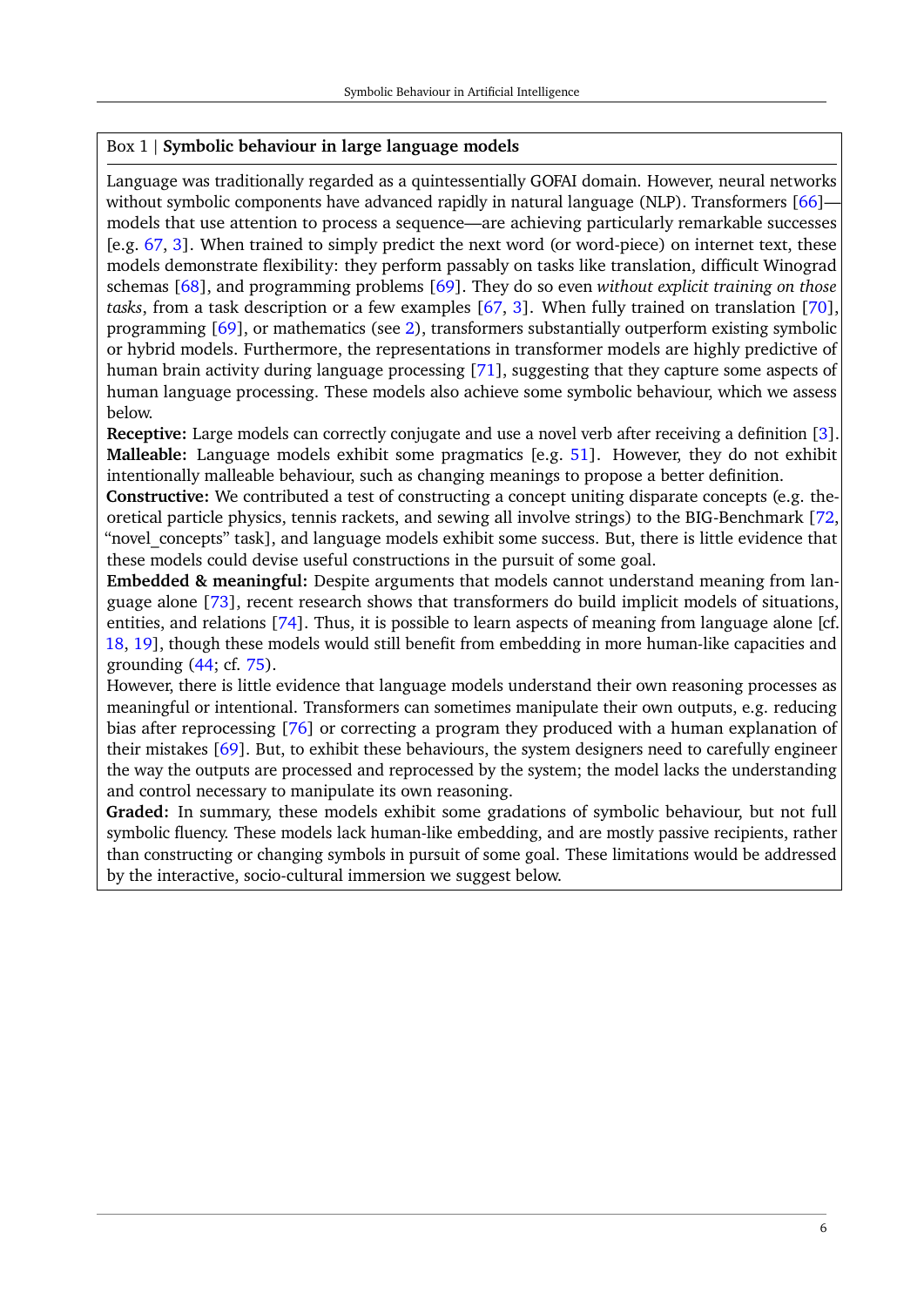#### <span id="page-6-0"></span>Box 2 | **Syntax & meaning in mathematics**

Newell & Simon motivated the physical symbol system hypothesis by this claim: "Logic, and by incorporation all of mathematics, was a game played with meaningless tokens according to certain purely syntactic rules. All meaning had been purged." [\[1\]](#page-9-0). In the reasoning systems they created, symbols thus became synonymous with discrete entities, symbolic processing entailed manipulating with formal algebras, and the properties of our formal symbolic systems were inherited by GOFAI. But, is this how humans perform logical reasoning? Fields medalist Paul Cohen responded directly: "I never was able to successfully analyze proofs as a combinatorial 'game' played with symbols on paper," instead, to reason productively "one must essentially forget that all proofs are eventually transcribed in this formal language" [\[77\]](#page-13-14). Mac Lane [\[78\]](#page-13-15) explains why: "strict formalism can't explain which of many formulas matter [...] the choice of form is determined by ideas and experience." The meaning of symbols and their relationships gives mathematicians intuitions for why a theorem might be true, and thereby ideas of how to prove it (as do examples; [79\)](#page-14-0). Furthermore, a major goal of theories and proofs is to convey understanding. Thus, mathematicians are often unsatisfied with a formal proof of a theorem that does not clearly communicate understanding of the underlying ideas [\[36,](#page-11-4) [80\]](#page-14-1). The meaning behind symbols is the essence of mathematics, not a burden to be discarded. McClelland et al. [\[65\]](#page-13-2) draw on similar arguments to suggest that neural network models are uniquely

well-posed to capture the meaning-laden processes of human mathematical reasoning. Indeed, deep learning models are increasingly succeeding at difficult mathematical reasoning tasks like identifying the theorem needed to complete a proof [\[81\]](#page-14-2), or solving difficult symbolic integration [\[5\]](#page-9-4), without GOFAI or neuro-symbolic methods. Lample and Charton [\[5\]](#page-9-4) even show that transformers in some cases outperform classical symbol systems like Mathematica that were specifically designed for these tasks, though there are certainly caveats to that particular comparison [\[82\]](#page-14-3). Deep learning models will likely improve further when they can learn from a more human-like curriculum—even simple reasoning curricula can improve these models performance [\[83\]](#page-14-4). Similarly, while it is difficult for transformers to learn to perform division from problems and answers alone, even with millions of examples [\[84\]](#page-14-5), a pretrained language model endowed with a virtual notepad and trained on *only 200* detailed demonstrations of long division can achieve 80% generalization to new problems [\[85\]](#page-14-6). Even beyond the curriculum, humans build from physical experience to abstractions [\[86,](#page-14-7) [75\]](#page-13-12), e.g. gestures help us learn mathematics [\[38,](#page-11-6) [37\]](#page-11-5), and deep learning might likewise benefit from such grounding. Furthermore, current models do not generally reason about their own reasoning processes, or interpret them as *meaningful*. We suggest that achieving this will be important for achieving fully human-like mathematical abilities.

#### **4. How Can Symbolic Behaviour Come About?**

Some traditional theories suggest that symbolic competency could be enabled by unique events in evolution that equip humans with "innate" mental organs. [\[87,](#page-14-8) [88\]](#page-14-9). However, other theories posit that the human ability for symbolic thought may have instead resulted from a gradual internalization of evolved behaviours involved in socio-cultural interaction and communication [\[16,](#page-10-1) [21,](#page-10-6) [89,](#page-14-10) [90\]](#page-14-11). That is, the cognitive requirements for outwardly establishing and appreciating meaning-by-convention among a set of interlocutors consequently permit internal symbolic thought, setting up a virtuous, incremental cycle of co-development [\[21,](#page-10-6) [16\]](#page-10-1).

This process may have occurred on an evolutionary time-scale in humans, but even within single lifetimes humans gain critical experience learning the consequences of meaning-by-convention. For example, children must learn that words will be known by speakers of the same language (*but not others*), and if they are bilingual, they also learn how to not mix languages [\[91\]](#page-14-12). They also learn to consider speaker knowledge and intent [\[92\]](#page-14-13), reinterpret or ignore noun-object bindings if a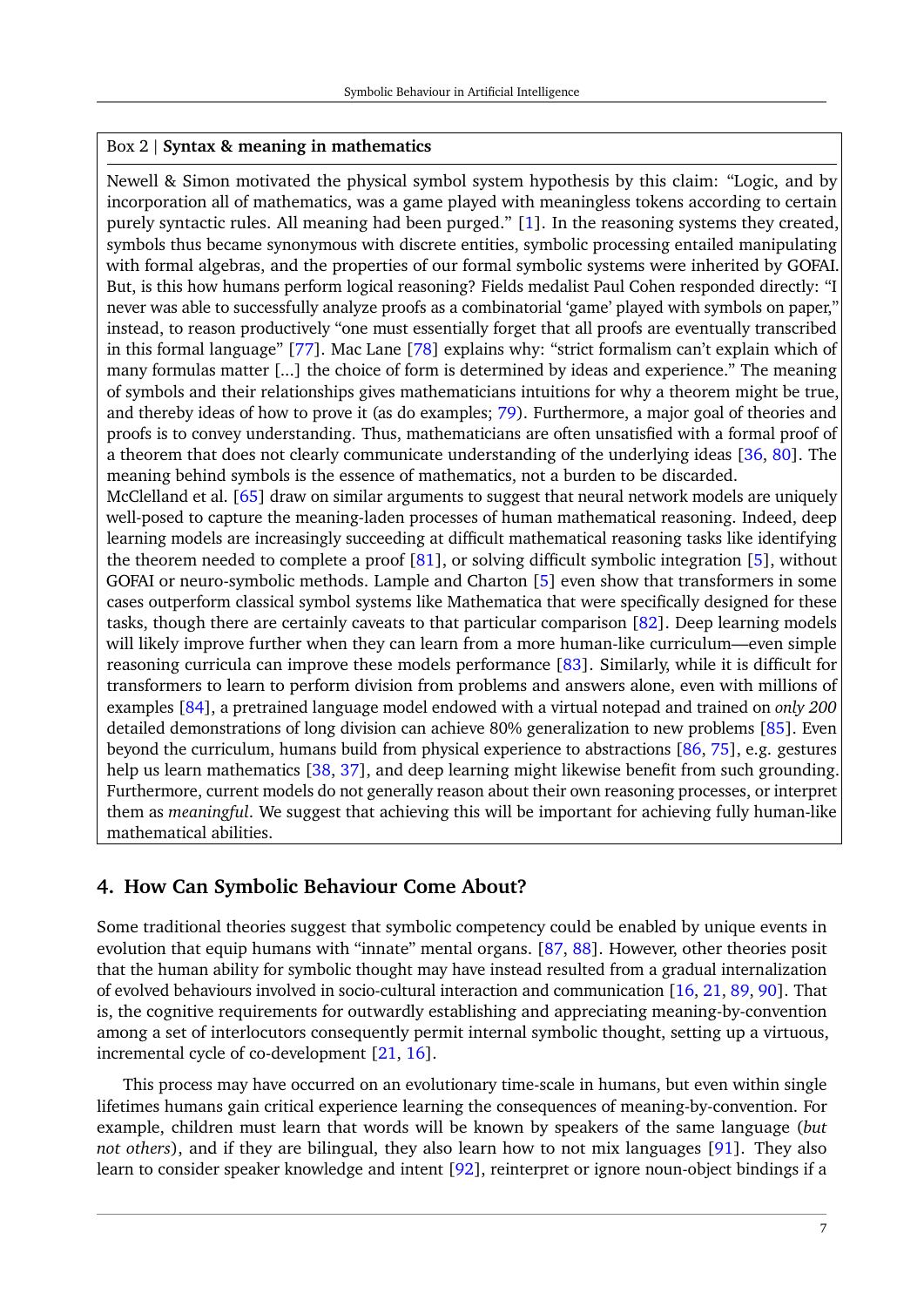speaker is unreliable [\[93\]](#page-14-14), and infer social norms from others' behaviour [\[94\]](#page-14-15). Tomasello [\[22\]](#page-10-7) argues persuasively that the ability to reconcile different perspectives is prerequisite to the ability to manage convention, and hence, to coordinate on symbol meaning and use.

Analogously, fluent symbol-use in machines will emerge when situated, learning-based agents are immersed in scenarios that demand an active participation with meaning-by-convention. Compared to pure multi-agent settings, immersion in human socio-cultural situations forces agents to cope with, and learn from, the diverse symbolic behaviours that humans already exhibit. Practically, human experiences can be compiled into enormous datasets from which agents can imitate rich symbolic behaviours, and human-agent interactions can be gathered in real-time so that humans can provide behavioural feedback signals that cannot be programmed *a priori*. In both cases, these experiences can be obtained at scale, which allows for the use of supervised, self-supervised, and reinforcement learning to learn human-like symbolic behaviours.

Some recent work has begun to pursue directly optimizing natural human-agent interactions at scale. In [\[23\]](#page-10-8), humans and agents take control of avatars in a virtual 3D environment called a "Playroom", comprising objects such as furniture and toys. Setter agents (or humans) pose a task for Solver agents (or humans) using natural language, such as "pick up the blue duck and bring it to the bedroom". Using imitation learning techniques, the authors were able to train artificial agents to display impressive aspects of symbolic behaviour, such as embeddedness (consider how the meaning of "duck" co-depends on other symbols, perceptions, motor behaviours, and goals) and malleability (to handle coreferents like "it" and "that"). We see this as a promising approach to placing agents in situations requiring conventional, perspectival, and pragmatic interaction with humans. Critically, the authors collected a vast quantity of data—the agents learned from more than 600,000 episodes of human-human interaction in a complex environment. Collecting rich compilations of symbolic behaviours at scale allows for direct optimization towards these competencies. However, further work is needed to create experiences that develop particular aspects of symbolic behaviour, such as constructive and meaningful behaviours.

This argument aligns with a broad perspective in contemporary AI that robust cognitive faculties emerge because we optimize learning-based systems for desired behaviours directly, rather than designing internal mechanisms that may ultimately prove limiting [\[95,](#page-14-16) [55\]](#page-12-8). It has roots in cognitive science [e.g. [25,](#page-10-10) [96\]](#page-14-17), and is now more broadly supported by findings of recent research in AI: researchers often progressively remove designed knowledge in favor of the power of general learning systems, for example from AlphaGo [\[97\]](#page-15-0), to AlphaZero [\[59\]](#page-12-12), and MuZero [\[98\]](#page-15-1). Moreover, even if some knowledge or ability is "innate" in humans, it must have emerged through evolutionary pressures acting on experiences, which can be captured by meta-learning or other learning-based algorithms in artificial settings [\[99\]](#page-15-2). Indeed, evolution-like competition and selection of models across a few generations has supported many recent succeses of RL [e.g. [100,](#page-15-3) [101\]](#page-15-4) and language [e.g. [102\]](#page-15-5).

The idea that aspects of intelligence are emergent is not new [e.g. [103,](#page-15-6) [104\]](#page-15-7), but recent findings in AI reinforce that scale (both of models and data) may be critical to achieving human-like behaviour—the lesson that "more is different" [\[103\]](#page-15-6) is true in artificial intelligence as well. For example, larger models learn more than smaller models from the same amount of data [\[105\]](#page-15-8), and in some cases exhibit qualitatively different behaviors, such as acquiring new capacities for reasoning [\[3,](#page-9-2) Fig. 3.10] or generalization [\[4,](#page-9-3) Fig. 6B]. Scale is not the only factor, however; interactive feedback can be more valuable than orders of magnitude of scale [\[54\]](#page-12-7). Furthermore, generalization can be qualitatively different when experience is more interactive or embodied [\[43\]](#page-11-11), and training tasks are more diverse [\[101\]](#page-15-4). Immersion in human culture comprises the best of all these worlds because it can dramatically increase the scale, richness, diversity, and interactivity of our agents' experiences.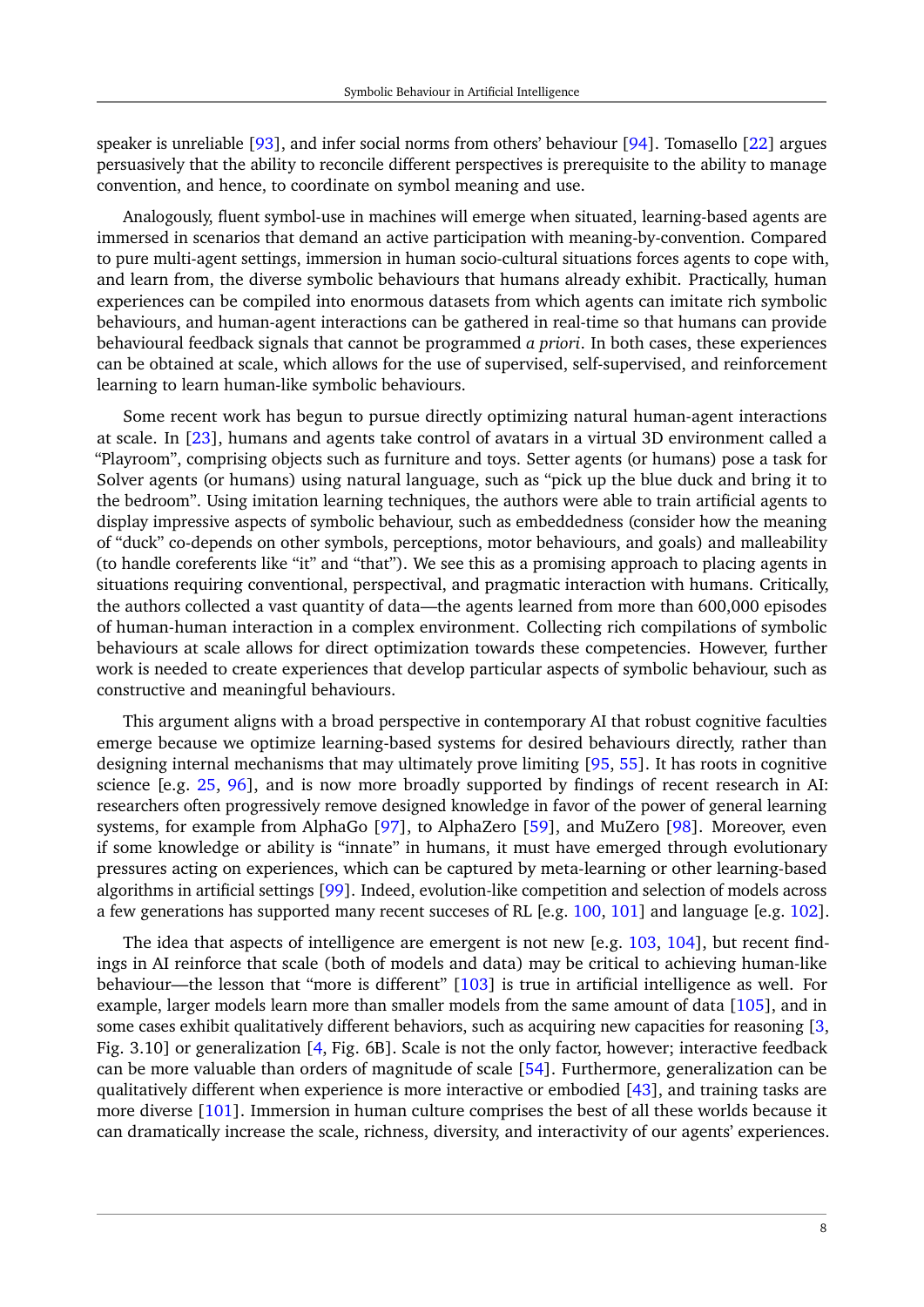#### <span id="page-8-0"></span>Box 3 | **Reconciling our view with other perspectives**

The ongoing debate about symbols in AI mostly revolves around the properties of certain ways of computing [\[9,](#page-9-8) [10,](#page-9-9) [11,](#page-9-10) [12,](#page-9-11) [13\]](#page-9-12). By contrast, our behavioural perspective does not prescribe the functions or mechanisms required for symbolic fluency. Advocates for GOFAI-like mechanisms often also cite behavioural evidence, particularly humans' relatively systematic compositional generalization, which is often assumed to rely on GOFAI-like compositional mechanisms [e.g. [106\]](#page-15-9). Our views differ in several crucial ways (see also [107,](#page-15-10) [43\)](#page-11-11).

First, under our interpretation symbol-use does not entail perfect systematicity. We acknowledge the graded, flawed nature of human behaviour—even adult humans are often far from perfectly systematic, achieving compositional generalization performance of only 70-90% even within relatively simple domains [\[108\]](#page-15-11). Furthermore, we emphasize that systematic behaviour does not comprise a more pure mode of engaging with symbols. In some cases, such approaches could even be detrimental; natural language, for example, is probably not strictly compositional [\[109,](#page-15-12) [110\]](#page-15-13). Enforcing strict algebraic notions of compositionality *a priori* will make it impossible to capture the full structure of such domains. Indeed, the graded compositionality afforded by neural networks may play a role in their superior performance on language understanding compared to systems with stricter assumptions [\[44\]](#page-11-12). Our perspective embraces these lessons, and does not conflate symbol-use with the potential properties of an underlying symbolic framework. This view also implies that mechanisms that guarantee systematicity may be neither necessary nor sufficient for symbolic behaviour. Rather, systematicity may be a graded competency afforded by environmental and educational factors [\[25,](#page-10-10) [43,](#page-11-11) [44,](#page-11-12) [111\]](#page-15-14).

Second, symbols are often defined as discrete, localist representations [\[12,](#page-9-11) e.g.]. That view fits with computers' binary representations, and thus allows leveraging computer algorithms in AI. Humans can interpret non-discrete entities as symbolic—for example, continuous variations in intonation, volume, and pitch of a single word can convey vastly different emotions, sarcasm, and so on. The important distinction is that a particular entity need not be discrete to be a member of a discrete set; the representation of a word can be continuous but treated as a discrete symbol, just as a continuous vector can be a member of a discrete set of basis vectors. If we are to appreciate symbolic thought in its most potent, general form, then we need to embrace the idea that symbols come in many shapes and forms. According to the definition presented here, any substrate can be symbolic to a fluent symbol user. The triadic relation of the substrate, the denotation, and the interpreter are all that is needed, not any particular properties of the substrate.

# **5. Conclusion**

Classical perspectives on symbols in AI have mostly overlooked the fact that symbols are fundamentally subjective—they depend on an interpreter (or some interpreters) to create a convention of meaning. Thus, human-like symbolic fluency is not guaranteed simply because a system is equipped with classical "symbolic" machinery. Instead, symbolic fluency should be evaluated through behaviours, whether these behaviours involve interactions with interlocutors or simply demonstrate improved internal reasoning.This can be measured by inspecting a set of graded traits, such as receptiveness to new convention, the ability to construct new conventions, and demonstrated understanding of the meaning behind syntactic maneuvers. Because optimizing directly for behaviour is increasingly feasible, we argue that the key to developing machines with human-like symbolic fluency is to optimize learning-based systems for these symbolic behaviours directly by placing artificial agents in situations that require their active use. Human socio-cultural situations are perhaps best suited to fulfill this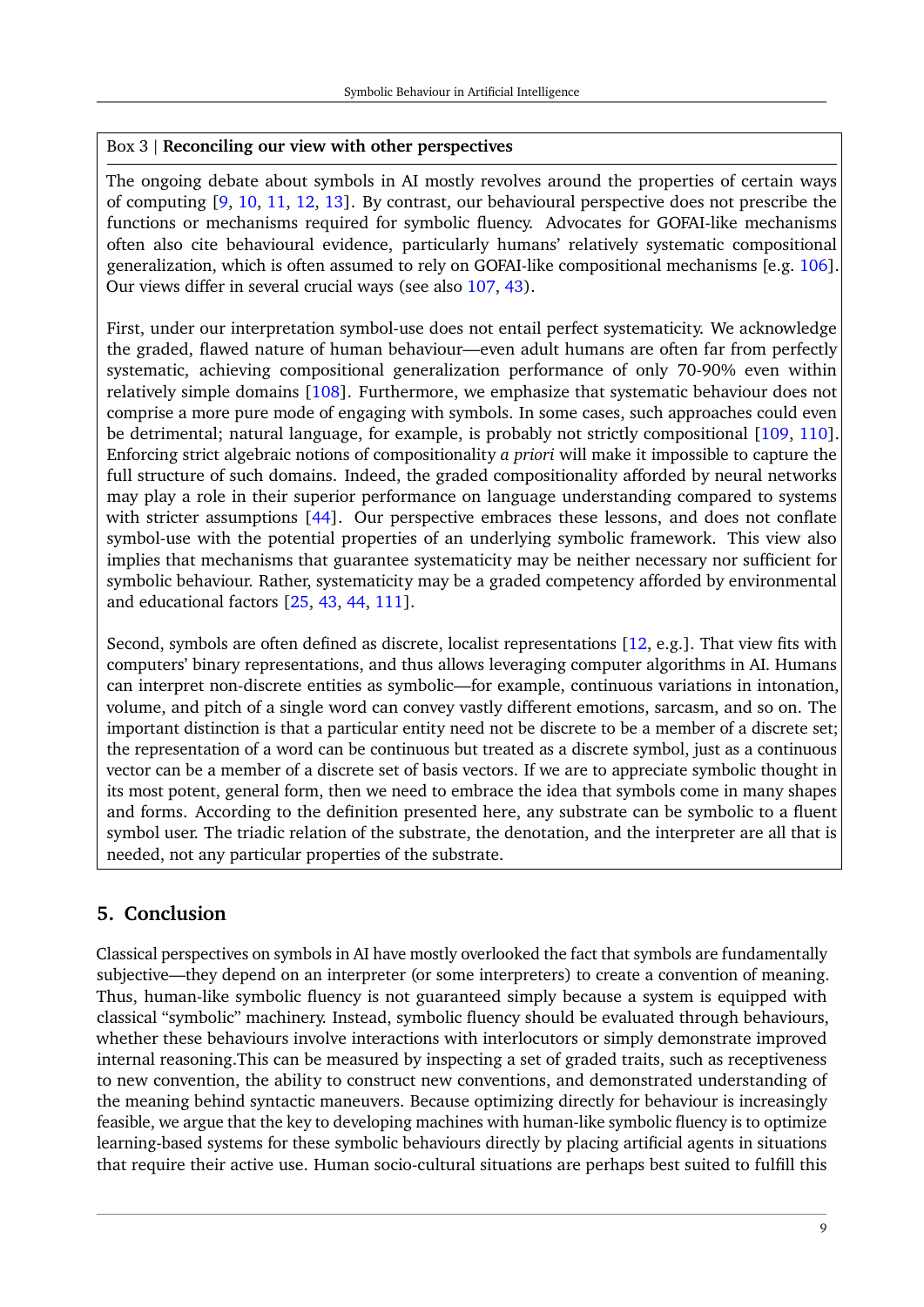requirement, as they demand the complex coordination of perspectives to agree on arbitrarily-imposed meaning. They can also be collected at scale in conjunction with human feedback, and hence allow the use of powerful contemporary AI tools that mould behaviour.

## **References**

- <span id="page-9-0"></span>[1] Allen Newell and Herbert A Simon. Computer science as empirical inquiry: Symbols and search. In *ACM Turing award lectures*, page 1975. 1976.
- <span id="page-9-1"></span>[2] Yann LeCun, Yoshua Bengio, and Geoffrey Hinton. Deep learning. *nature*, 521(7553):436–444, 2015.
- <span id="page-9-2"></span>[3] Tom B Brown, Benjamin Mann, Nick Ryder, Melanie Subbiah, Jared Kaplan, Prafulla Dhariwal, Arvind Neelakantan, Pranav Shyam, Girish Sastry, Amanda Askell, et al. Language models are few-shot learners. *arXiv preprint arXiv:2005.14165*, 2020.
- <span id="page-9-3"></span>[4] Jason Wei, Maarten Bosma, Vincent Y. Zhao, Kelvin Guu, Adams Wei Yu, Brian Lester, Nan Du, Andrew M. Dai, and Quoc V. Le. Finetuned language models are zero-shot learners, 2021.
- <span id="page-9-4"></span>[5] Guillaume Lample and François Charton. Deep learning for symbolic mathematics. *arXiv preprint arXiv:1912.01412*, 2019.
- <span id="page-9-5"></span>[6] Brenden Lake and Marco Baroni. Generalization without systematicity: On the compositional skills of sequence-to-sequence recurrent networks. In *International Conference on Machine Learning*, pages 2873–2882. PMLR, 2018.
- <span id="page-9-6"></span>[7] Ronald Kemker, Marc McClure, Angelina Abitino, Tyler Hayes, and Christopher Kanan. Measuring catastrophic forgetting in neural networks. In *Proceedings of the AAAI Conference on Artificial Intelligence*, volume 32, 2018.
- <span id="page-9-7"></span>[8] Xuhui Zhou, Yue Zhang, Leyang Cui, and Dandan Huang. Evaluating commonsense in pretrained language models. In *Proceedings of the AAAI Conference on Artificial Intelligence*, volume 34, pages 9733–9740, 2020.
- <span id="page-9-8"></span>[9] Gary Marcus. Deep learning: A critical appraisal. *arXiv preprint arXiv:1801.00631*, 2018.
- <span id="page-9-9"></span>[10] Gary Marcus. The next decade in ai: four steps towards robust artificial intelligence. *arXiv preprint arXiv:2002.06177*, 2020.
- <span id="page-9-10"></span>[11] Brenden M Lake, Tomer D Ullman, Joshua B Tenenbaum, and Samuel J Gershman. Building machines that learn and think like people. *Behavioral and brain sciences*, 40, 2017.
- <span id="page-9-11"></span>[12] Artur d'Avila Garcez and Luis C Lamb. Neurosymbolic AI: The 3rd wave. *arXiv preprint arXiv:2012.05876*, 2020.
- <span id="page-9-12"></span>[13] Marta Garnelo and Murray Shanahan. Reconciling deep learning with symbolic artificial intelligence: representing objects and relations. *Current Opinion in Behavioral Sciences*, 29: 17–23, 2019.
- <span id="page-9-13"></span>[14] Charles Hartshorne, Paul Weiss, Arthur W Burks, et al. *Collected Papers of Charles Sanders Peirce*, volume 1. Harvard University Press Cambridge, 1931.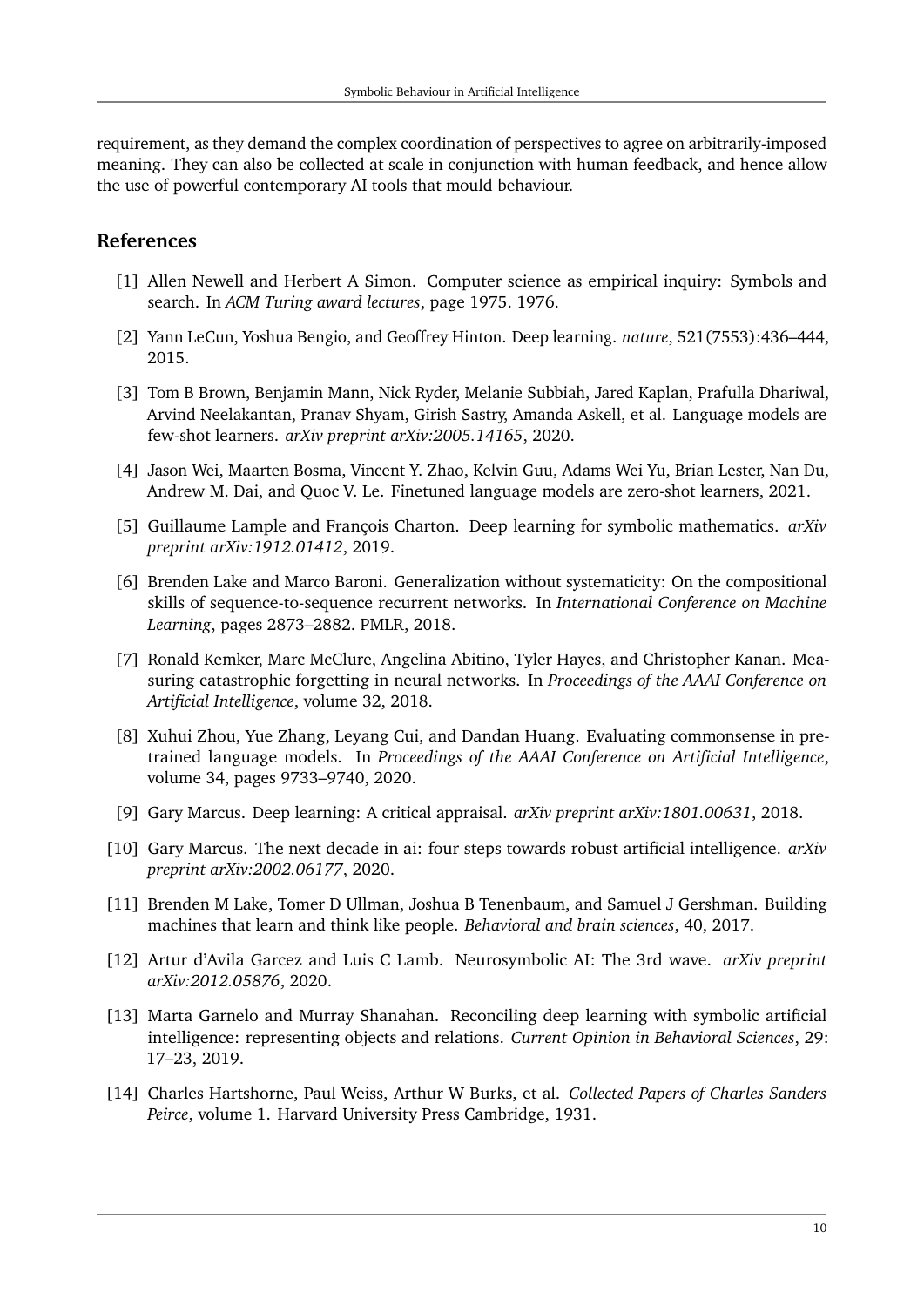- <span id="page-10-0"></span>[15] Tadahiro Taniguchi, Emre Ugur, Matej Hoffmann, Lorenzo Jamone, Takayuki Nagai, Benjamin Rosman, Toshihiko Matsuka, Naoto Iwahashi, Erhan Oztop, Justus Piater, et al. Symbol emergence in cognitive developmental systems: a survey. *IEEE transactions on Cognitive and Developmental Systems*, 11(4):494–516, 2018.
- <span id="page-10-1"></span>[16] Tanya De Villiers. Why peirce matters: the symbol in deacon's symbolic species. *Language Sciences*, 29(1):88–108, 2007.
- <span id="page-10-2"></span>[17] Ludwig Wittgenstein. The blue and brown books. 1958.
- <span id="page-10-3"></span>[18] Alessandro Lenci. Distributional models of word meaning. *Annual review of Linguistics*, 4: 151–171, 2018.
- <span id="page-10-4"></span>[19] Gemma Boleda. Distributional semantics and linguistic theory. *Annual Review of Linguistics*, 6: 213–234, 2020.
- <span id="page-10-5"></span>[20] David Lewis. *Convention: A philosophical study*. John Wiley & Sons, 1969.
- <span id="page-10-6"></span>[21] Terrence William Deacon. *The symbolic species: The co-evolution of language and the brain*. Number 202. WW Norton & Company, 1998.
- <span id="page-10-7"></span>[22] Michael Tomasello. *Becoming human: A theory of ontogeny*. Belknap Press, 2019.
- <span id="page-10-8"></span>[23] Josh Abramson, Arun Ahuja, Arthur Brussee, Federico Carnevale, Mary Cassin, Stephen Clark, Andrew Dudzik, Petko Georgiev, Aurelia Guy, Tim Harley, et al. Imitating interactive intelligence. *arXiv preprint arXiv:2012.05672*, 2020.
- <span id="page-10-9"></span>[24] David S Touretzky and Dean Pomerleau. Reconstructing physical symbol systems. *Cognitive Science*, 18(2):345–353, 1994.
- <span id="page-10-10"></span>[25] James L McClelland, Matthew M Botvinick, David C Noelle, David C Plaut, Timothy T Rogers, Mark S Seidenberg, and Linda B Smith. Letting structure emerge: connectionist and dynamical systems approaches to cognition. *Trends in cognitive sciences*, 14(8):348–356, 2010.
- <span id="page-10-11"></span>[26] Alec Radford, Jong Wook Kim, Chris Hallacy, Aditya Ramesh, Gabriel Goh, Sandhini Agarwal, Girish Sastry, Amanda Askell, Pamela Mishkin, Jack Clark, et al. Learning transferable visual models from natural language supervision. *preprint*, 2021.
- <span id="page-10-12"></span>[27] Karl Moritz Hermann, Felix Hill, Simon Green, Fumin Wang, Ryan Faulkner, Hubert Soyer, David Szepesvari, Wojciech Marian Czarnecki, Max Jaderberg, Denis Teplyashin, et al. Grounded language learning in a simulated 3d world. *arXiv preprint arXiv:1706.06551*, 2017.
- <span id="page-10-13"></span>[28] Brenden M Lake, Ruslan Salakhutdinov, and Joshua B Tenenbaum. Human-level concept learning through probabilistic program induction. *Science*, 350(6266):1332–1338, 2015.
- <span id="page-10-14"></span>[29] Yanli Zhou and Brenden M Lake. Flexible compositional learning of structured visual concepts. *arXiv preprint arXiv:2105.09848*, 2021.
- <span id="page-10-15"></span>[30] Felix Hill, Olivier Tieleman, Tamara von Glehn, Nathaniel Wong, Hamza Merzic, and Stephen Clark. Grounded language learning fast and slow. *arXiv preprint arXiv:2009.01719*, 2020.
- <span id="page-10-16"></span>[31] Yaqing Wang, Quanming Yao, James T Kwok, and Lionel M Ni. Generalizing from a few examples: A survey on few-shot learning. *ACM Computing Surveys (CSUR)*, 53(3):1–34, 2020.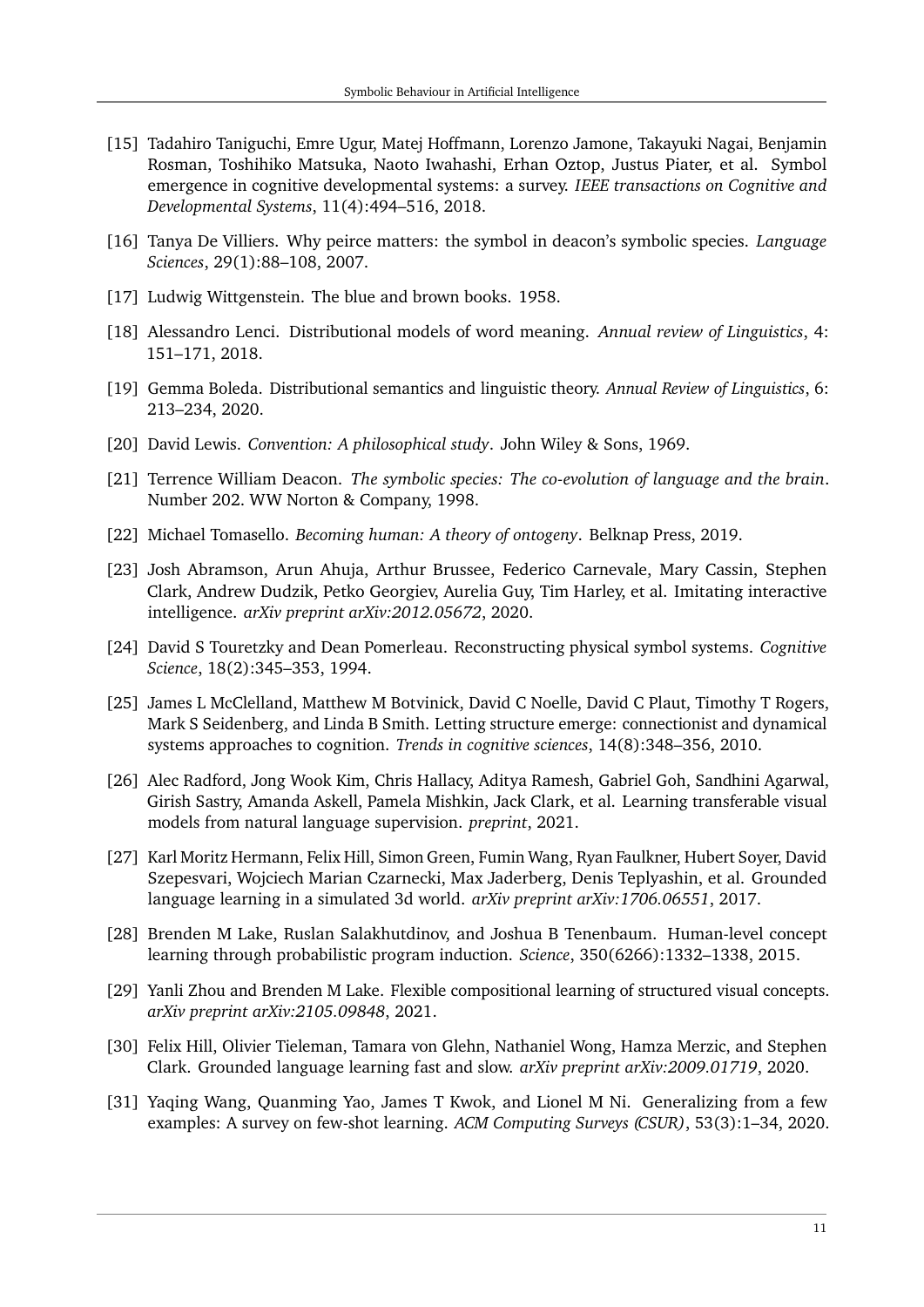- <span id="page-11-0"></span>[32] Kevin Ellis, Catherine Wong, Maxwell Nye, Mathias Sable-Meyer, Luc Cary, Lucas Morales, Luke Hewitt, Armando Solar-Lezama, and Joshua B Tenenbaum. Dreamcoder: Growing generalizable, interpretable knowledge with wake-sleep bayesian program learning. *arXiv preprint arXiv:2006.08381*, 2020.
- <span id="page-11-1"></span>[33] Steven T Piantadosi. The computational origin of representation. *Minds and Machines*, pages 1–58, 2020.
- <span id="page-11-2"></span>[34] Urvashi Khandelwal, Kevin Clark, Dan Jurafsky, and Lukasz Kaiser. Sample efficient text summarization using a single pre-trained transformer. *arXiv preprint arXiv:1905.08836*, 2019.
- <span id="page-11-3"></span>[35] Wasi Uddin Ahmad, Saikat Chakraborty, Baishakhi Ray, and Kai-Wei Chang. A transformerbased approach for source code summarization. *arXiv preprint arXiv:2005.00653*, 2020.
- <span id="page-11-4"></span>[36] Saunders Mac Lane. Concepts and categories in perspective. *Duren P, A century of mathematics in America Part*, 3:353–365, 1988.
- <span id="page-11-5"></span>[37] Susan Goldin-Meadow. The role of gesture in communication and thinking. *Trends in cognitive sciences*, 3(11):419–429, 1999.
- <span id="page-11-6"></span>[38] Eliza L Congdon, Miriam A Novack, Neon Brooks, Naureen Hemani-Lopez, Lucy O'Keefe, and Susan Goldin-Meadow. Better together: Simultaneous presentation of speech and gesture in math instruction supports generalization and retention. *Learning and instruction*, 50:65–74, 2017.
- <span id="page-11-7"></span>[39] Philip N Johnson-Laird, Paolo Legrenzi, and Maria Sonino Legrenzi. Reasoning and a sense of reality. *British journal of Psychology*, 63(3):395–400, 1972.
- <span id="page-11-8"></span>[40] Dan Sperber, Francesco Cara, and Vittorio Girotto. Relevance theory explains the selection task. *Cognition*, 57(1):31–95, 1995.
- <span id="page-11-9"></span>[41] Laurence Fiddick, Leda Cosmides, and John Tooby. No interpretation without representation: The role of domain-specific representations and inferences in the wason selection task. *Cognition*, 77(1):1–79, 2000.
- <span id="page-11-10"></span>[42] Jacob Devlin, Ming-Wei Chang, Kenton Lee, and Kristina Toutanova. Bert: Pre-training of deep bidirectional transformers for language understanding, 2019.
- <span id="page-11-11"></span>[43] Felix Hill, Andrew Lampinen, Rosalia Schneider, Stephen Clark, Matthew Botvinick, James L McClelland, and Adam Santoro. Environmental drivers of systematicity and generalization in a situated agent. In *International Conference on Learning Representations*, 2019.
- <span id="page-11-12"></span>[44] James L McClelland, Felix Hill, Maja Rudolph, Jason Baldridge, and Hinrich Schütze. Placing language in an integrated understanding system: Next steps toward human-level performance in neural language models. *Proceedings of the National Academy of Sciences*, 117(42):25966– 25974, 2020.
- <span id="page-11-13"></span>[45] Daniel Furrer, Marc van Zee, Nathan Scales, and Nathanael Schärli. Compositional generalization in semantic parsing: Pre-training vs. specialized architectures. *arXiv preprint arXiv:2007.08970*, 2020.
- <span id="page-11-14"></span>[46] Tomas Mikolov, Kai Chen, Greg Corrado, and Jeffrey Dean. Efficient estimation of word representations in vector space. *arXiv preprint arXiv:1301.3781*, 2013.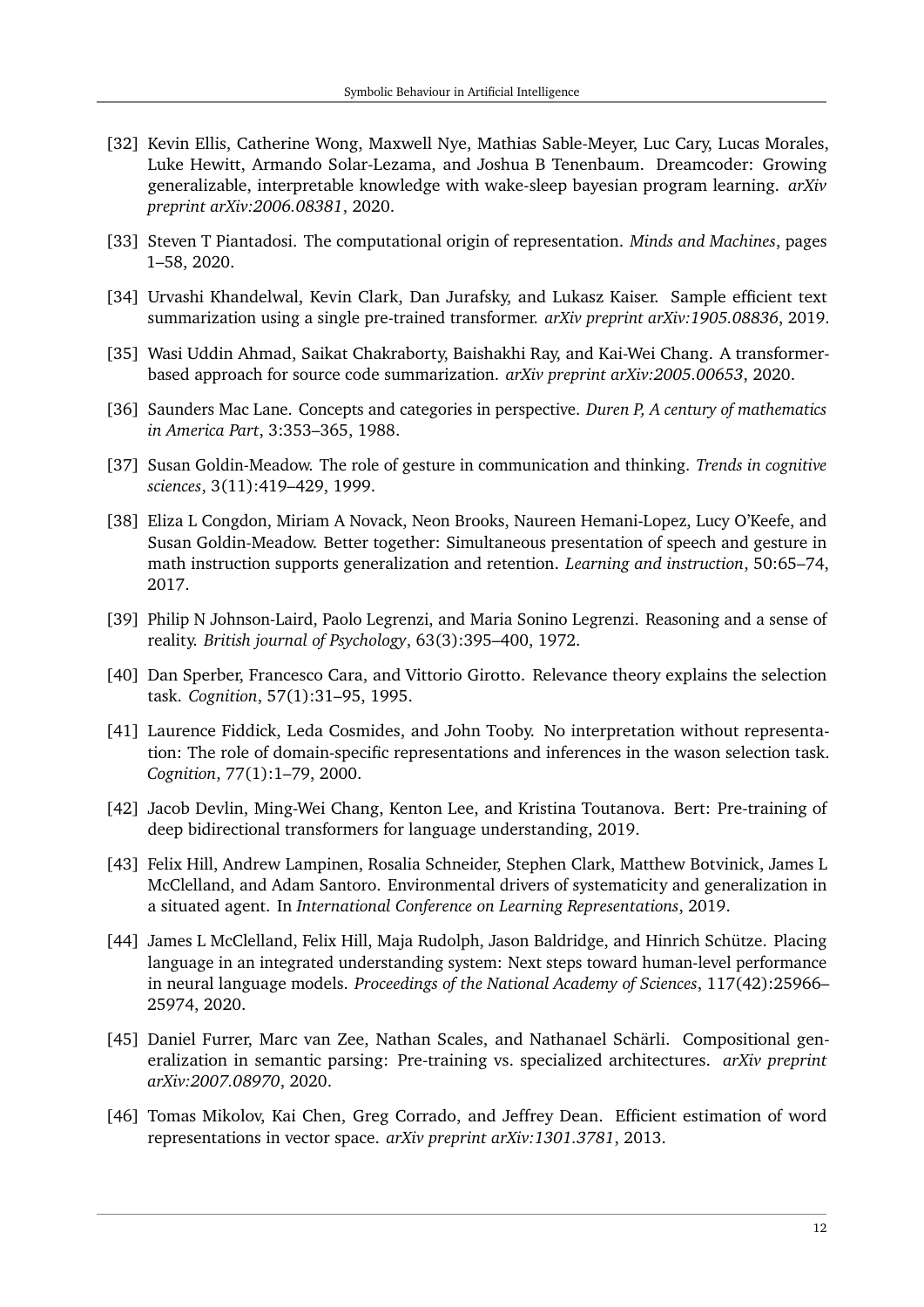- <span id="page-12-0"></span>[47] Tolga Bolukbasi, Kai-Wei Chang, James Y Zou, Venkatesh Saligrama, and Adam T Kalai. Man is to computer programmer as woman is to homemaker? debiasing word embeddings. *Advances in neural information processing systems*, 29:4349–4357, 2016.
- <span id="page-12-1"></span>[48] Herbert H Clark and Deanna Wilkes-Gibbs. Referring as a collaborative process. *Cognition*, 22 (1):1–39, 1986.
- <span id="page-12-2"></span>[49] Robert XD Hawkins, Mike Frank, and Noah D Goodman. Convention-formation in iterated reference games. In *Proceedings of the 39th Annual Conference of the Cognitive Science Society*, 2017.
- <span id="page-12-3"></span>[50] Robert XD Hawkins, Michael Franke, Kenny Smith, and Noah D Goodman. Emerging abstractions: Lexical conventions are shaped by communicative context. In *CogSci*, 2018.
- <span id="page-12-4"></span>[51] Daniel Loureiro, Kiamehr Rezaee, Mohammad Taher Pilehvar, and Jose Camacho-Collados. Analysis and evaluation of language models for word sense disambiguation. *Computational Linguistics*, pages 1–55, 2021.
- <span id="page-12-5"></span>[52] Nanjiang Jiang and Marie-Catherine de Marneffe. Evaluating BERT for natural language inference: A case study on the CommitmentBank. In *Proceedings of the 2019 Conference on Empirical Methods in Natural Language Processing and the 9th International Joint Conference on Natural Language Processing (EMNLP-IJCNLP)*, pages 6086–6091, Hong Kong, China, November 2019. Association for Computational Linguistics. doi: 10.18653/v1/D19-1630. URL [https:](https://aclanthology.org/D19-1630) [//aclanthology.org/D19-1630](https://aclanthology.org/D19-1630).
- <span id="page-12-6"></span>[53] Richard S Sutton, Andrew G Barto, et al. *Introduction to reinforcement learning*, volume 135. MIT press Cambridge, 1998.
- <span id="page-12-7"></span>[54] Nisan Stiennon, Long Ouyang, Jeff Wu, Daniel M Ziegler, Ryan Lowe, Chelsea Voss, Alec Radford, Dario Amodei, and Paul Christiano. Learning to summarize from human feedback. *arXiv preprint arXiv:2009.01325*, 2020.
- <span id="page-12-8"></span>[55] David Silver, Satinder Singh, Doina Precup, and Richard S Sutton. Reward is enough. *Artificial Intelligence*, page 103535, 2021.
- <span id="page-12-9"></span>[56] Allen Newell. Physical symbol systems. *Cognitive science*, 4(2):135–183, 1980.
- <span id="page-12-10"></span>[57] Eve Marder. Living science: Theoretical musings. *Elife*, 9:e60703, 2020.
- <span id="page-12-11"></span>[58] Stevan Harnad. The symbol grounding problem. *Physica D: Nonlinear Phenomena*, 42(1-3): 335–346, 1990.
- <span id="page-12-12"></span>[59] David Silver, Julian Schrittwieser, Karen Simonyan, Ioannis Antonoglou, Aja Huang, Arthur Guez, Thomas Hubert, Lucas Baker, Matthew Lai, Adrian Bolton, et al. Mastering the game of go without human knowledge. *nature*, 550(7676):354–359, 2017.
- <span id="page-12-13"></span>[60] Maxwell Nye, Michael Henry Tessler, Joshua B Tenenbaum, and Brenden M Lake. Improving coherence and consistency in neural sequence models with dual-system, neuro-symbolic reasoning. *arXiv preprint arXiv:2107.02794*, 2021.
- <span id="page-12-14"></span>[61] Colin Allen, Iva Smit, and Wendell Wallach. Artificial morality: Top-down, bottom-up, and hybrid approaches. *Ethics and information technology*, 7(3):149–155, 2005.
- <span id="page-12-15"></span>[62] Miles Brundage. Limitations and risks of machine ethics. *Journal of Experimental & Theoretical Artificial Intelligence*, 26(3):355–372, 2014.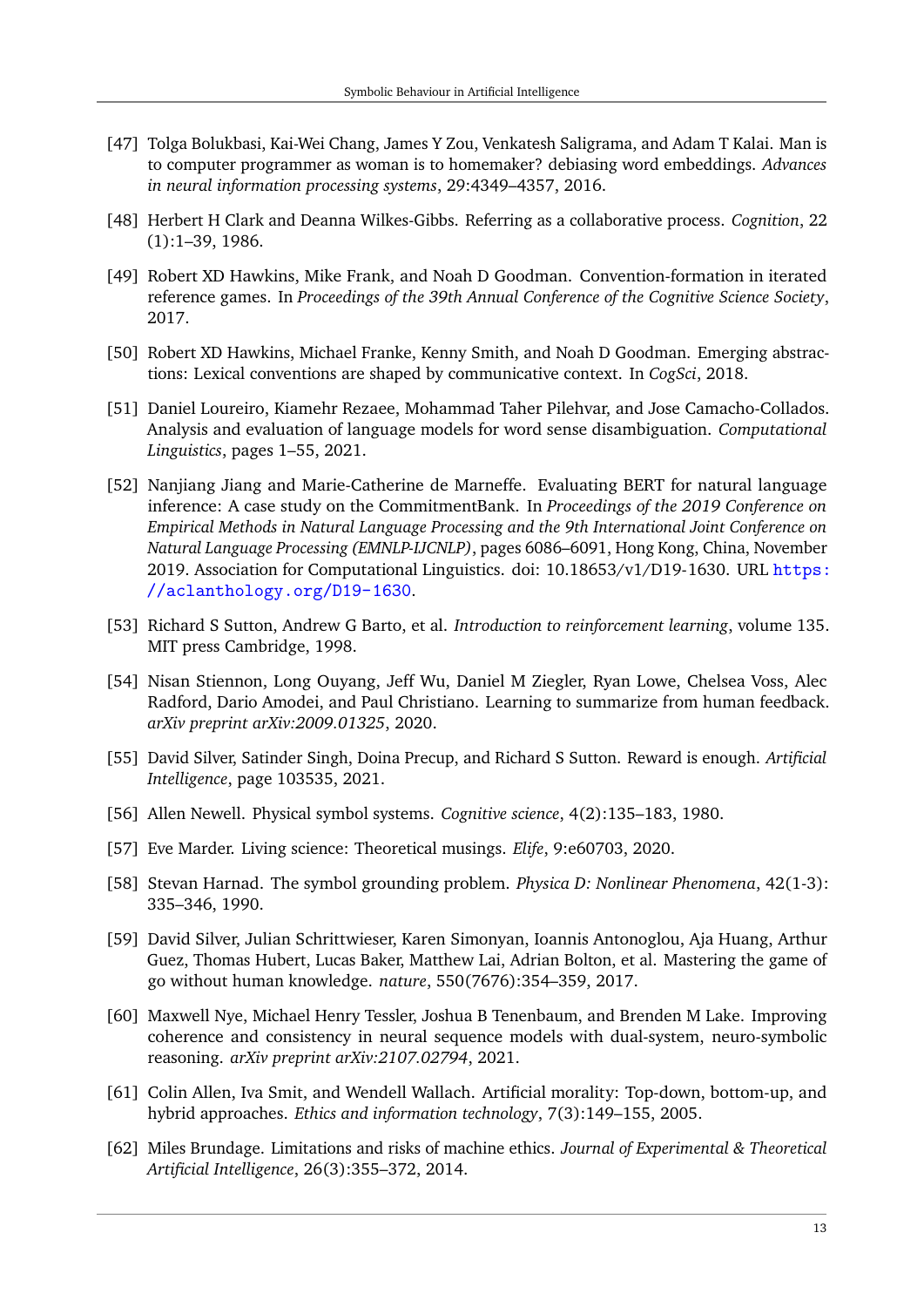- <span id="page-13-0"></span>[63] Louis Lee Woods. The federal home loan bank board, redlining, and the national proliferation of racial lending discrimination, 1921–1950. *Journal of Urban History*, 38(6):1036–1059, 2012.
- <span id="page-13-1"></span>[64] Brian Cantwell Smith. *The promise of artificial intelligence: reckoning and judgment*. Mit Press, 2019.
- <span id="page-13-2"></span>[65] James L McClelland, Kevin Mickey, Steven Hansen, Arianna Yuan, and Qihong Lu. A paralleldistributed processing approach to mathematical cognition. *Manuscript, Stanford University*, 2016.
- <span id="page-13-3"></span>[66] Ashish Vaswani, Noam Shazeer, Niki Parmar, Jakob Uszkoreit, Llion Jones, Aidan N Gomez, Łukasz Kaiser, and Illia Polosukhin. Attention is all you need. In *Advances in neural information processing systems*, pages 5998–6008, 2017.
- <span id="page-13-4"></span>[67] Colin Raffel, Noam Shazeer, Adam Roberts, Katherine Lee, Sharan Narang, Michael Matena, Yanqi Zhou, Wei Li, and Peter J Liu. Exploring the limits of transfer learning with a unified text-to-text transformer. *Journal of Machine Learning Research*, 21:1–67, 2020.
- <span id="page-13-5"></span>[68] Keisuke Sakaguchi, Ronan Le Bras, Chandra Bhagavatula, and Yejin Choi. Winogrande: An adversarial winograd schema challenge at scale. In *Proceedings of the AAAI Conference on Artificial Intelligence*, volume 34, pages 8732–8740, 2020.
- <span id="page-13-6"></span>[69] Jacob Austin, Augustus Odena, Maxwell Nye, Maarten Bosma, Henryk Michalewski, David Dohan, Ellen Jiang, Carrie Cai, Michael Terry, Quoc Le, and Charles Sutton. Program synthesis with large language models. *arXiv preprint arXiv:2108.07732*, 2021.
- <span id="page-13-7"></span>[70] Felix Stahlberg. Neural machine translation: A review. *Journal of Artificial Intelligence Research*, 69:343–418, 2020.
- <span id="page-13-8"></span>[71] Martin Schrimpf, Idan Blank, Greta Tuckute, Carina Kauf, Eghbal A Hosseini, Nancy Kanwisher, Joshua Tenenbaum, and Evelina Fedorenko. The neural architecture of language: Integrative reverse-engineering converges on a model for predictive processing. *BioRxiv*, 2020.
- <span id="page-13-9"></span>[72] BIG-bench collaboration. Beyond the imitation game: Measuring and extrapolating the capabilities of language models. *In preparation*, 2021. URL [https://github.com/google/](https://github.com/google/BIG-bench/) [BIG-bench/](https://github.com/google/BIG-bench/).
- <span id="page-13-10"></span>[73] Emily M Bender and Alexander Koller. Climbing towards NLU: On meaning, form, and understanding in the age of data. In *Proc. of ACL*, 2020.
- <span id="page-13-11"></span>[74] Belinda Z Li, Maxwell Nye, and Jacob Andreas. Implicit representations of meaning in neural language models. *arXiv preprint arXiv:2106.00737*, 2021.
- <span id="page-13-12"></span>[75] George Lakoff and Mark Johnson. *Metaphors we live by*. University of Chicago press, 2008.
- <span id="page-13-13"></span>[76] Timo Schick, Sahana Udupa, and Hinrich Schütze. Self-diagnosis and self-debiasing: A proposal for reducing corpus-based bias in nlp. *arXiv preprint arXiv:2103.00453*, 2021.
- <span id="page-13-14"></span>[77] Paul Cohen. The discovery of forcing. *The Rocky Mountain journal of mathematics*, 32(4): 1071–1100, 2002.
- <span id="page-13-15"></span>[78] Saunders Mac Lane. *Mathematics, form and function*. Springer Science & Business Media, 2012.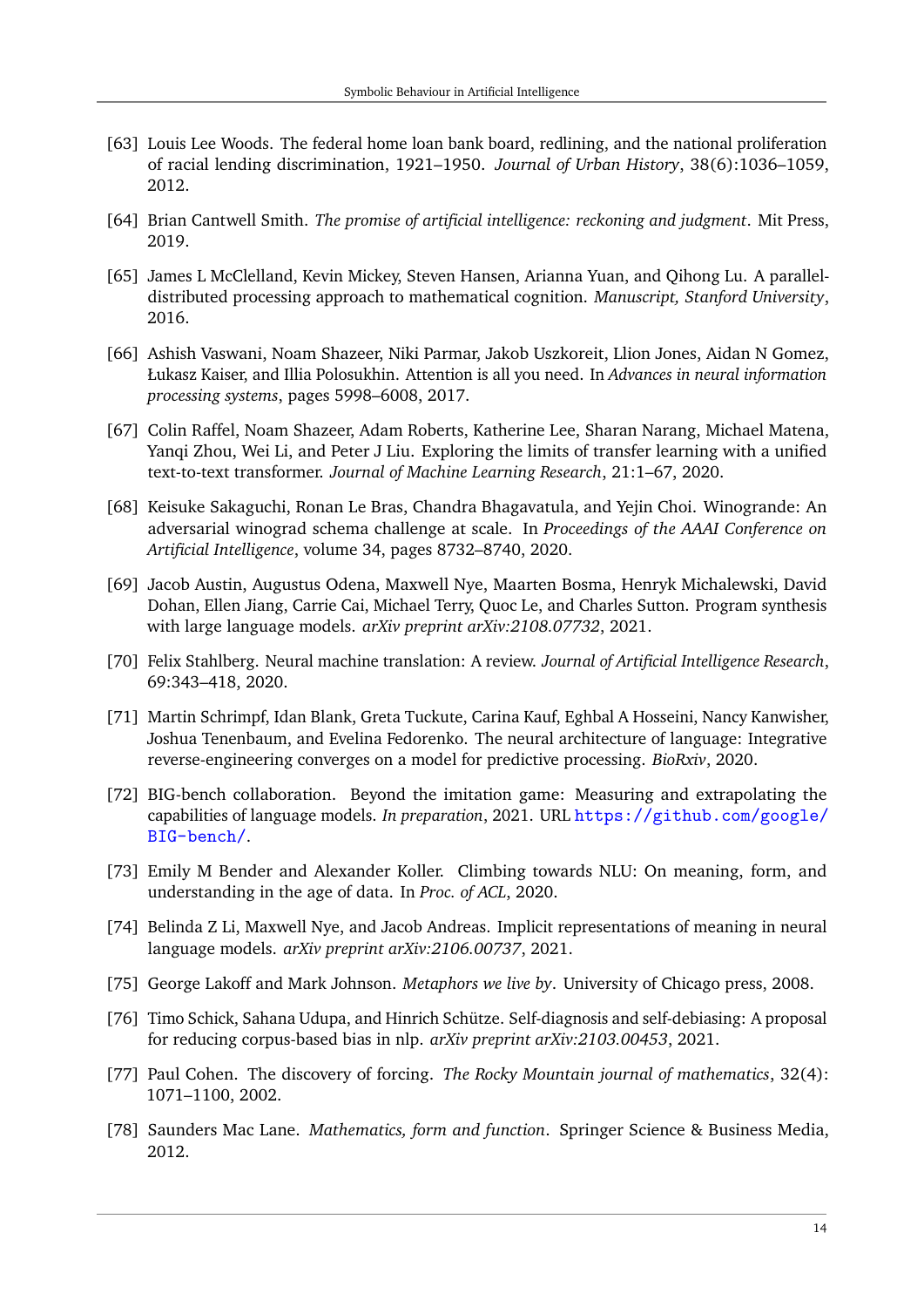- <span id="page-14-0"></span>[79] George Polya. *Mathematics and Plausible Reasoning: Patterns of plausible inference*, volume 2. Princeton University Press, 1990.
- <span id="page-14-1"></span>[80] Marc Lange. Depth and explanation in mathematics. *Philosophia Mathematica*, 23(2):196–214, 2015.
- <span id="page-14-2"></span>[81] Wenda Li, Lei Yu, Yuhuai Wu, and Lawrence C Paulson. Isarstep: a benchmark for high-level mathematical reasoning. In *International Conference on Learning Representations*, 2020.
- <span id="page-14-3"></span>[82] Ernest Davis. The use of deep learning for symbolic integration: A review of (lample and charton, 2019). *arXiv preprint arXiv:1912.05752*, 2019.
- <span id="page-14-4"></span>[83] Yuhuai Wu, Markus Rabe, Wenda Li, Jimmy Ba, Roger Grosse, and Christian Szegedy. Lime: Learning inductive bias for primitives of mathematical reasoning. In *International Conference on Machine Learning*, 2021.
- <span id="page-14-5"></span>[84] David Saxton, Edward Grefenstette, Felix Hill, and Pushmeet Kohli. Analysing mathematical reasoning abilities of neural models. In *International Conference on Learning Representations*, 2018.
- <span id="page-14-6"></span>[85] Gabriel Recchia. Teaching autoregressive language models complex tasks by demonstration. *arXiv preprint arXiv:2109.02102*, 2021.
- <span id="page-14-7"></span>[86] George Lakoff and Rafael Núñez. *Where mathematics comes from*, volume 6. New York: Basic Books, 2000.
- <span id="page-14-8"></span>[87] Charles Yang, Stephen Crain, Robert C Berwick, Noam Chomsky, and Johan J Bolhuis. The growth of language: Universal grammar, experience, and principles of computation. *Neuroscience & Biobehavioral Reviews*, 81:103–119, 2017.
- <span id="page-14-9"></span>[88] Jerry A Fodor. *The language of thought*, volume 5. Harvard university press, 1975.
- <span id="page-14-10"></span>[89] Angeliki Lazaridou and Marco Baroni. Emergent multi-agent communication in the deep learning era. *arXiv preprint arXiv:2006.02419*, 2020.
- <span id="page-14-11"></span>[90] Simon Kirby. Learning, bottlenecks and the evolution of recursive syntax. 2002.
- <span id="page-14-12"></span>[91] Li Wei. *The bilingualism reader*. Routledge, 2020.
- <span id="page-14-13"></span>[92] Gil Diesendruck. The principles of conventionality and contrast in word learning: an empirical examination. *Developmental Psychology*, 41(3):451, 2005.
- <span id="page-14-14"></span>[93] Isabelle Dautriche, Louise Goupil, Kenny Smith, and Hugh Rabagliati. Knowing how you know: Toddlers re-evaluate words learnt from an unreliable speaker, Nov 2020. URL [psyarxiv.](psyarxiv.com/ruwdk) [com/ruwdk](psyarxiv.com/ruwdk).
- <span id="page-14-15"></span>[94] Marco FH Schmidt, Lucas P Butler, Julia Heinz, and Michael Tomasello. Young children see a single action and infer a social norm: Promiscuous normativity in 3-year-olds. *Psychological Science*, 27(10):1360–1370, 2016.
- <span id="page-14-16"></span>[95] Steven S Hansen, Andrew K Lampinen, Gaurav Suri, and James L McClelland. Building on prior knowledge without building it in. *Behavioral and Brain Sciences*, 40, 2017.
- <span id="page-14-17"></span>[96] James L McClelland, David E Rumelhart, and the PDP Research Group. *Parallel distributed processing: Explorations in the Microstructure of Cognition*, volume 2. MIT Press Cambridge, Ma, 1986.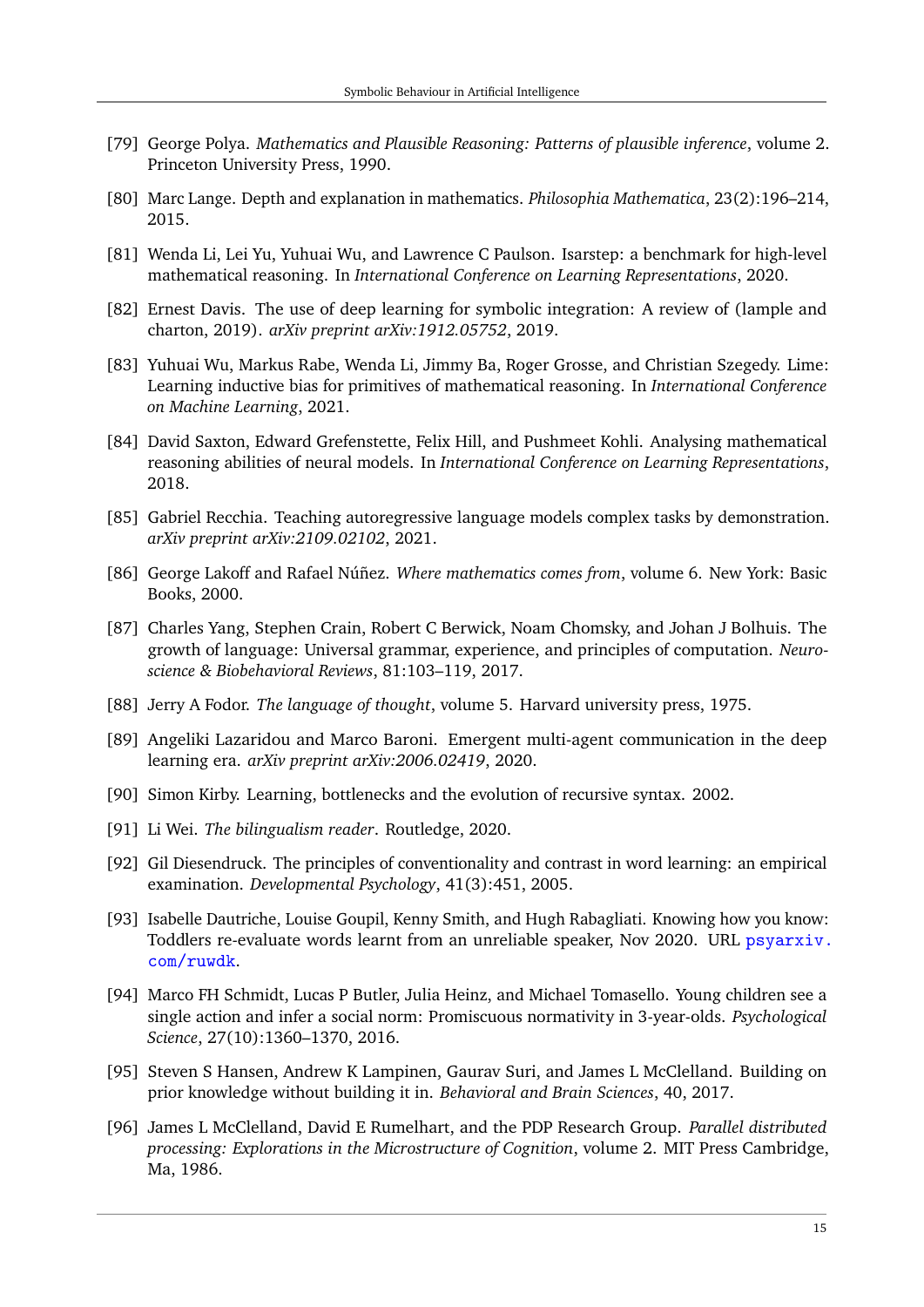- <span id="page-15-0"></span>[97] David Silver, Aja Huang, Chris J Maddison, Arthur Guez, Laurent Sifre, George Van Den Driessche, Julian Schrittwieser, Ioannis Antonoglou, Veda Panneershelvam, Marc Lanctot, et al. Mastering the game of go with deep neural networks and tree search. *nature*, 529(7587): 484–489, 2016.
- <span id="page-15-1"></span>[98] Julian Schrittwieser, Ioannis Antonoglou, Thomas Hubert, Karen Simonyan, Laurent Sifre, Simon Schmitt, Arthur Guez, Edward Lockhart, Demis Hassabis, Thore Graepel, et al. Mastering atari, go, chess and shogi by planning with a learned model. *Nature*, 588(7839):604–609, 2020.
- <span id="page-15-2"></span>[99] Jane X Wang. Meta-learning in natural and artificial intelligence. *Current Opinion in Behavioral Sciences*, 38:90–95, 2021.
- <span id="page-15-3"></span>[100] Oriol Vinyals, Igor Babuschkin, Wojciech M Czarnecki, Michaël Mathieu, Andrew Dudzik, Junyoung Chung, David H Choi, Richard Powell, Timo Ewalds, Petko Georgiev, et al. Grandmaster level in starcraft ii using multi-agent reinforcement learning. *Nature*, 575(7782):350–354, 2019.
- <span id="page-15-4"></span>[101] Open Ended Learning Team, Adam Stooke, Anuj Mahajan, Catarina Barros, Charlie Deck, Jakob Bauer, Jakub Sygnowski, Maja Trebacz, Max Jaderberg, Michael Mathieu, et al. Open-ended learning leads to generally capable agents. *arXiv preprint arXiv:2107.12808*, 2021.
- <span id="page-15-5"></span>[102] David R. So, Wojciech Mańke, Hanxiao Liu, Zihang Dai, Noam Shazeer, and Quoc V. Le. Primer: Searching for efficient transformers for language modeling, 2021.
- <span id="page-15-6"></span>[103] Philip W Anderson. More is different. *Science*, 177(4047):393–396, 1972.
- <span id="page-15-7"></span>[104] James L McClelland. Emergence in cognitive science. *Topics in cognitive science*, 2(4):751–770, 2010.
- <span id="page-15-8"></span>[105] Jared Kaplan, Sam McCandlish, Tom Henighan, Tom B Brown, Benjamin Chess, Rewon Child, Scott Gray, Alec Radford, Jeffrey Wu, and Dario Amodei. Scaling laws for neural language models. *arXiv preprint arXiv:2001.08361*, 2020.
- <span id="page-15-9"></span>[106] Jerry A Fodor and Zenon W Pylyshyn. Connectionism and cognitive architecture: A critical analysis. *Cognition*, 28(1-2):3–71, 1988.
- <span id="page-15-10"></span>[107] Christopher Potts. A case for deep learning in semantics: Response to Pater. *Language*, 95(1): e115–e124, 2019.
- <span id="page-15-11"></span>[108] Brenden M Lake, Tal Linzen, and Marco Baroni. Human few-shot learning of compositional instructions. In *Proceedings of the 41st Annual Conference of the Cognitive Science Society*, 2019.
- <span id="page-15-12"></span>[109] Jerry Fodor. Language, thought and compositionality. *Royal Institute of Philosophy Supplements*, 48:227–242, 2001.
- <span id="page-15-13"></span>[110] Zoltán Gendler Szabó. Compositionality. In Edward N. Zalta, editor, *The Stanford Encyclopedia of Philosophy*. Metaphysics Research Lab, Stanford University, fall 2020 edition, 2020.
- <span id="page-15-14"></span>[111] Andrew Joo Hun Nam and James L McClelland. What underlies rapid learning and systematic generalization in humans. *arXiv preprint arXiv:2102.02926*, 2021.